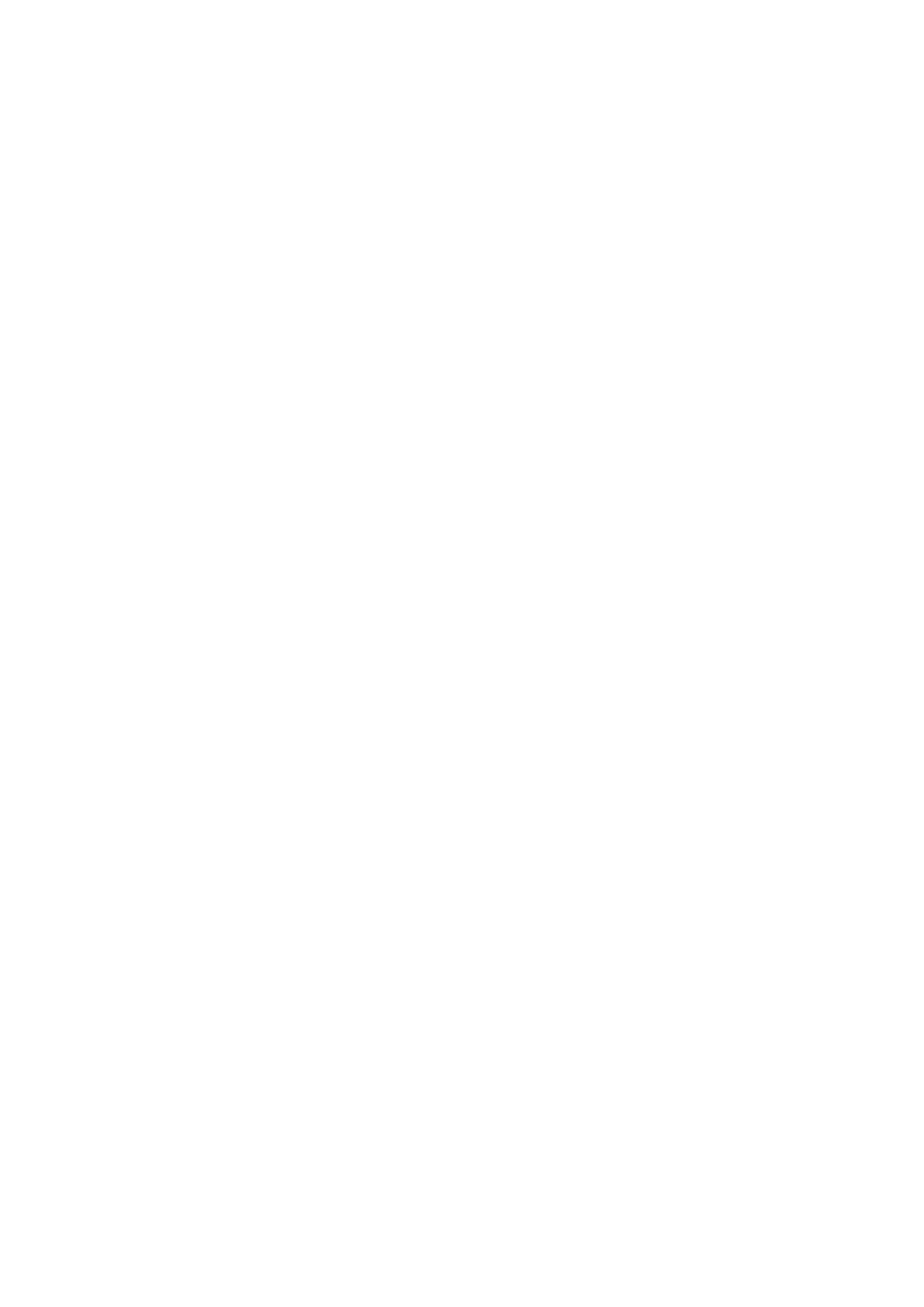# **Contents**

| 1. |                                                                            |                                                                            |  |  |
|----|----------------------------------------------------------------------------|----------------------------------------------------------------------------|--|--|
|    | 1.1                                                                        |                                                                            |  |  |
|    |                                                                            |                                                                            |  |  |
|    | 1.2                                                                        |                                                                            |  |  |
|    |                                                                            |                                                                            |  |  |
|    |                                                                            |                                                                            |  |  |
|    |                                                                            |                                                                            |  |  |
|    |                                                                            |                                                                            |  |  |
|    |                                                                            |                                                                            |  |  |
|    | 1.3                                                                        |                                                                            |  |  |
|    |                                                                            | 1.3.1 Financial intermediaries authorised to provide payment services  149 |  |  |
|    |                                                                            |                                                                            |  |  |
|    |                                                                            |                                                                            |  |  |
|    |                                                                            |                                                                            |  |  |
| 2. |                                                                            |                                                                            |  |  |
|    | 2.1                                                                        |                                                                            |  |  |
|    | 2.2                                                                        |                                                                            |  |  |
|    |                                                                            |                                                                            |  |  |
|    |                                                                            |                                                                            |  |  |
|    |                                                                            |                                                                            |  |  |
| 3. |                                                                            |                                                                            |  |  |
|    | 3.1                                                                        |                                                                            |  |  |
|    | 3.2                                                                        | The French component of TARGET2: TARGET2-Banque de France  155             |  |  |
|    | 3.3                                                                        |                                                                            |  |  |
|    |                                                                            |                                                                            |  |  |
| 4. | Systems for post-trade processing, clearing and securities settlement  157 |                                                                            |  |  |
|    | 4.1                                                                        |                                                                            |  |  |
|    | 4.2                                                                        |                                                                            |  |  |
|    | 4.3                                                                        |                                                                            |  |  |
|    | 4.4                                                                        |                                                                            |  |  |
|    | 4.5                                                                        |                                                                            |  |  |
|    |                                                                            | 4.5.1 The Bank of France as liquidity provider in the SSS  158             |  |  |
|    |                                                                            | 4.5.2 Monetary policy operations: marginal lending under the               |  |  |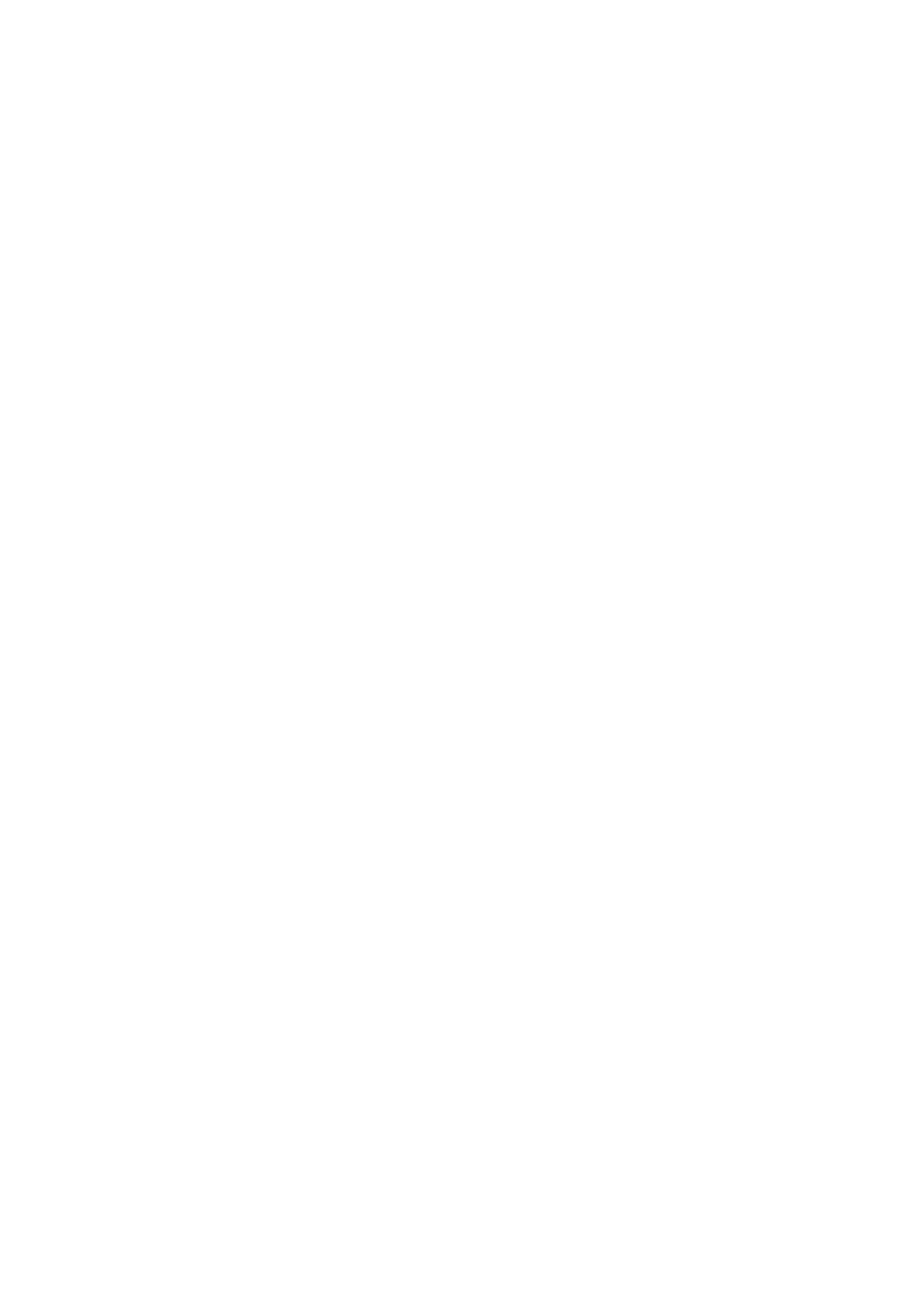# **List of abbreviations**

| <b>ACP</b>              | Prudential Supervisory Authority – Autorité de Contrôle Prudentiel                                                                                            |
|-------------------------|---------------------------------------------------------------------------------------------------------------------------------------------------------------|
| <b>AFECEI</b>           | French Association of Credit Institutions and Investment Firms -<br>Association Française des Établissements de Crédit et des Entreprises<br>d'Investissement |
| AFEI                    | French Investment Firms Association - Association Française des<br>Entreprises d'Investissement                                                               |
| Afepame                 | French Association of Payment and Electronic Money Institutions -<br>Association française des établissements de paiment et de monnaie<br>électronique        |
| <b>AMF</b>              | Financial Markets Authority – Autorité des Marchés Financiers                                                                                                 |
| <b>ASF</b>              | Finance Companies Association - Association des Sociétés<br>Financières                                                                                       |
| <b>ATM</b>              | automated teller machine                                                                                                                                      |
| <b>CCSF</b>             | Financial Sector Consultative Committee - Comité Consultatif du<br><b>Secteur Financier</b>                                                                   |
| <b>CCLRF</b>            | Financial Legislative and Regulatory Consultative Committee – Comité<br>Consultative de la Législation et de la Réglementation Financière                     |
| <b>CCP</b>              | central counterparty                                                                                                                                          |
| <b>CFONB</b>            | French Committee for Banking Organisation and Standardisation -<br>Comité Français d'Organisation et de Normalisation Bancaires                               |
| <b>CLS</b>              | <b>Continuous Linked Settlement</b>                                                                                                                           |
| <b>CMF</b>              | Monetary and Financial Code – Code Monétaire et Financier                                                                                                     |
| <b>CORE</b>             | Retail payment system - COmpensation REtail                                                                                                                   |
| <b>CPSS</b>             | <b>Committee on Payment and Settlement Systems</b>                                                                                                            |
| <b>CSD</b>              | central securities depository                                                                                                                                 |
| <b>DVP</b>              | delivery versus payment                                                                                                                                       |
| <b>EBA</b>              | <b>Euro Banking Association</b>                                                                                                                               |
| EEA                     | European Economic Area                                                                                                                                        |
| e-RSB                   | French interbank authorisation network                                                                                                                        |
| <b>ESCB</b>             | European System of Central Banks                                                                                                                              |
| <b>ESES</b>             | <b>Euroclear Settlement of Euronext-zone Securities</b>                                                                                                       |
| <b>Euroclear France</b> | French CSD, previously Sicovam SA                                                                                                                             |
| <b>FBF</b>              | French Banking Federation - Fédération Bancaire Française                                                                                                     |
| <b>FCC</b>              | Central Cheque Register - Fichier Central des Chèques                                                                                                         |
| <b>FNCI</b>             | National Register of Irregular Cheques – Fichier National des Chèques<br>Irréguliers                                                                          |
| <b>FSB</b>              | <b>Financial Stability Board</b>                                                                                                                              |
| <b>GCB</b>              | Bank Card Consortium - Groupement Cartes Bancaires                                                                                                            |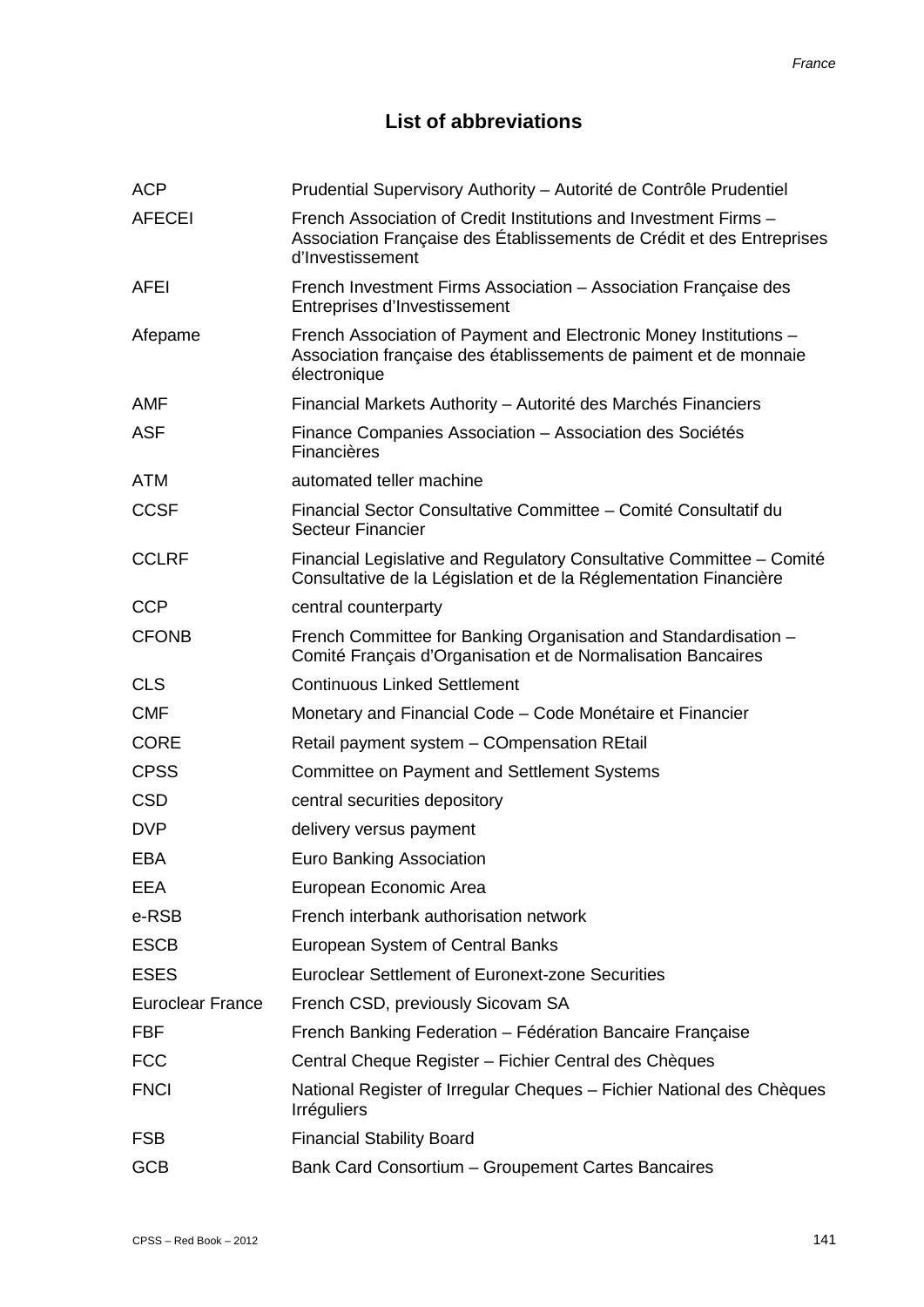| <b>GUF</b>             | SWIFT Users Group in France – Groupement des Utilisateurs SWIFT<br>en France                                                                                                   |
|------------------------|--------------------------------------------------------------------------------------------------------------------------------------------------------------------------------|
| <b>IEDOM-IEOM</b>      | Monetary Institutes of the French Overseas Departments and<br>Territories – Institut d'émission des départements d'outremer, Institut<br>d'émission des territoires d'outremer |
| <b>LCH.Clearnet SA</b> | Clearing house and central counterparty for financial instruments                                                                                                              |
| <b>POS</b>             | point of sale                                                                                                                                                                  |
| RGV <sub>2</sub>       | High-speed Relit system 2 - Relit Grande Vitesse 2                                                                                                                             |
| <b>RTGS</b>            | Real-time gross settlement                                                                                                                                                     |
| <b>SCT</b>             | <b>SEPA credit transfer</b>                                                                                                                                                    |
| <b>SEPA</b>            | Single Euro Payments Area                                                                                                                                                      |
| <b>SFPMEI</b>          | Special purpose credit institution for issuing e-money - Société<br>Financière du Porte-monnaie Électronique Interbancaire                                                     |
| <b>SSP</b>             | Single Shared Platform: single technical platform of TARGET2                                                                                                                   |
| <b>SSS</b>             | Securities settlement system                                                                                                                                                   |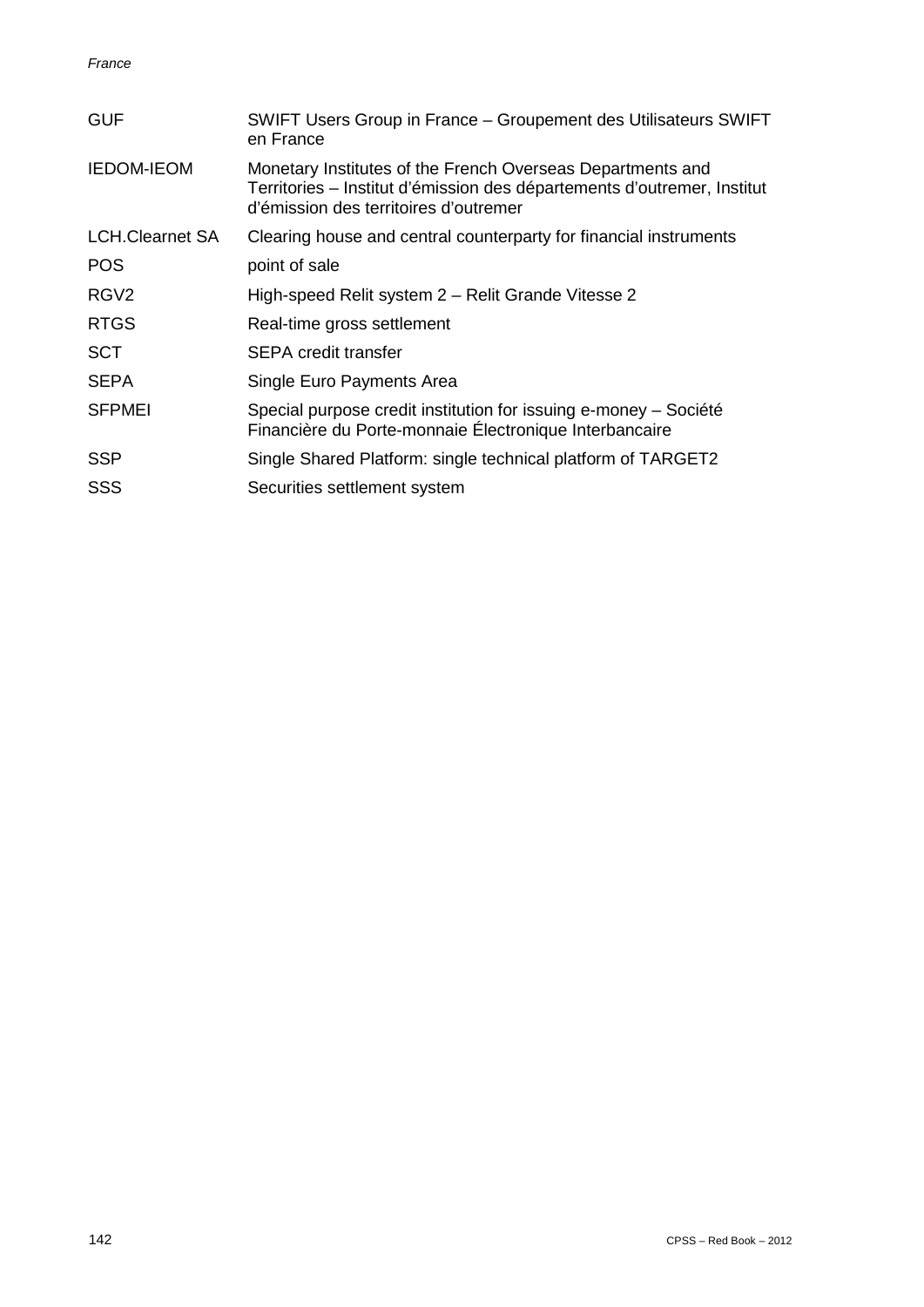# **Introduction**

France has two interbank payment systems, one for large-value payments and one for retail payments. The large-value system is the RTGS TARGET2-Banque de France, which forms part of TARGET2 and is at the heart of the French organisation for interbank and customer payment transactions. TARGET2 replaced the TARGET large-value euro payment system in May 2008. The new French system CORE (COmpensation REtail) that handles retail payments by clearing interbank exchanges of cashless payment instruments was launched on 28 January 2008, replacing the SIT system (Système Interbancaire de Télécompensation) set up in 1992.

LCH.Clearnet SA provides clearing for financial instruments. Settlement and delivery of securities are performed by Euroclear Settlement of Euronext-zone Securities (ESES) France. Through its link to the RTGS system and a sophisticated mechanism for selfcollateralisation, ESES France provides for continuous intraday final DVP in central bank money. ESES France operates on a common platform with the Dutch and the Belgian securities settlement systems (SSSs) of the Euroclear Group.

All French payment and securities clearing and settlement systems settle in central bank money in accounts held with the Bank of France.

As for the oversight of these systems, Article L 141-4 of the Monetary and Financial Code (Code Monétaire et Financier – CMF) gives the Bank of France broad competence to ensure the smooth operation and security of payment and securities clearing and settlement systems. It also confers statutory powers vis-à-vis the issuers of means of payment regarding security matters. In addition, to carry out its task of overseeing means of payment, the Bank of France is authorised by law to gather any necessary information.

Since 2007 the infrastructure of payments and securities has been transformed in France. This is due to European integration of means of payment and transfer systems, with the start of the implementation of the Single Euro Payments Area (SEPA) and the launch of new pan-European exchange platforms that have replaced the former infrastructures used on the Paris financial market.

# **1. Institutional aspects**

## **1.1 The general institutional framework**

## *1.1.1 General legal aspects*

## *1.1.1.1 Issuance of means of payment*

This field has been radically transformed by the Payment Services Directive 2007/64/EC, transposed into French law by an executive order published on 16 July 2009, establishing a harmonised legal framework for payment services throughout Europe in order to facilitate the implementation of European payment instruments and their adoption by final users, thus facilitating the implementation of the SEPA project, and creating a new category of nonbanking payment services providers: the payment institutions.

Means of payment are defined broadly by Article L 311-3 of the CMF as "all instruments which, irrespective of the medium or technical procedure used, enable any person to transfer funds". The issuance and management of means of payment, which were defined as banking operations, are now defined as payment services, and can be provided both by banks and by payment institutions.

The CMF governs banking and payment services activities and the conditions for executing such services in France.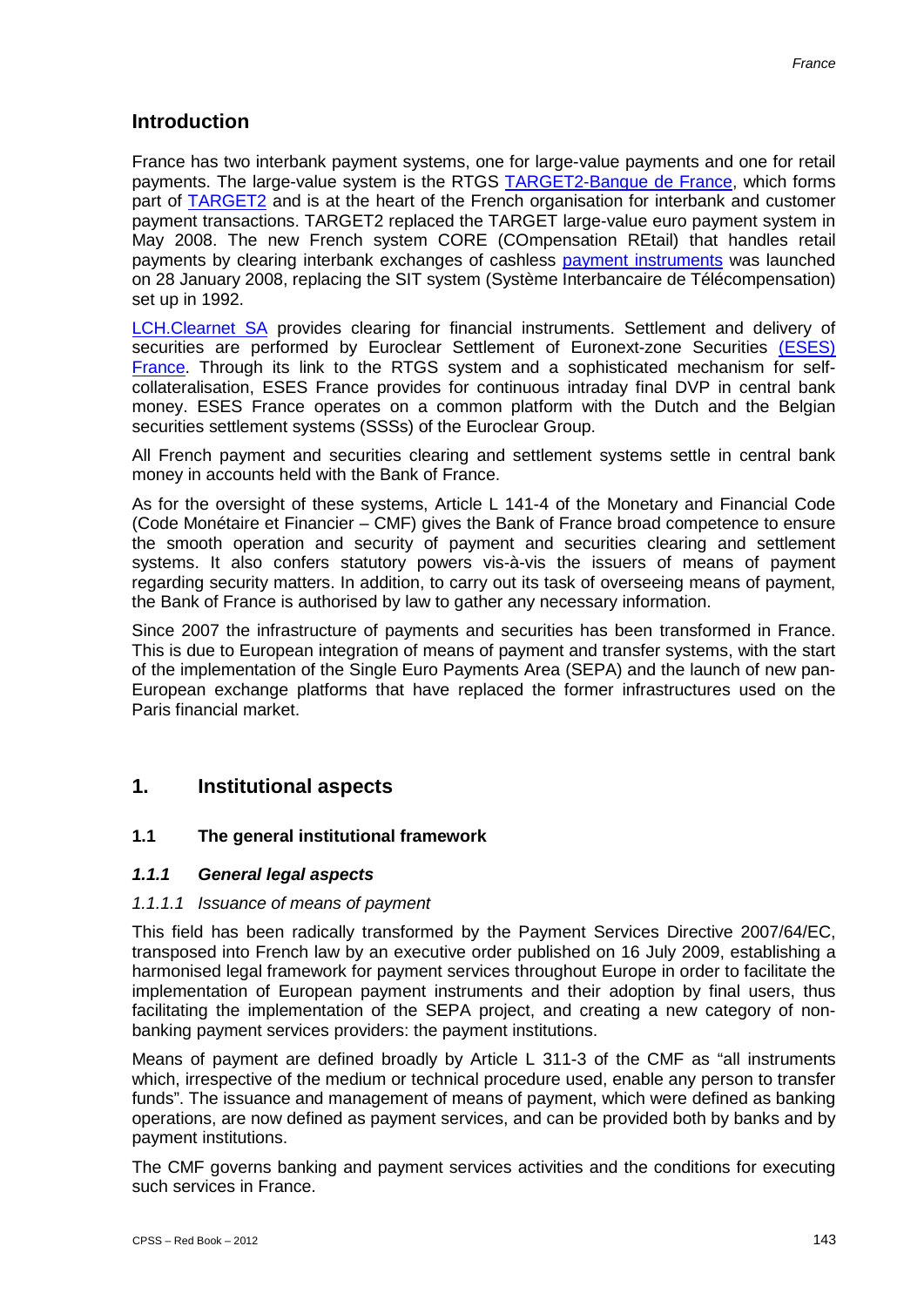According to the CMF, only credit institutions, the Treasury, the Post Office, the public trustee office (Caisse des Dépôts et Consignations), the Bank of France and the monetary institutes for the French Overseas Departments and Territories (IEDOM-IEOM), and payment institutions may provide and execute payment services, ie issue and process means of payment, as a regular part of their business.

When Directive 2009/110/EC enters into force in French law, electronic money institutions will also be authorised to provide and execute payment services. Provisions related to authorisations comply with the EU principle of mutual recognition of licences (only one authorisation needed), and of supervision by the authorities of the home member state, set by the Banking Directive 2000/12 and the Investment Services Directive. These provisions are codified in the CMF in Articles L 511-22 to L 511-28, L 522-12 to L 522-13 and L 532-23 to L 532-27.

The Bank of France has a statutory responsibility to exercise oversight over all non-cash means of payment, ie all except banknotes and coins, which are governed by other rules, within the framework of the European System of Central Banks (ESCB).

## *1.1.1.2 Functioning of payment and securities clearing and settlement systems*

The Act of 31 December 1993 abolished the "zero hour"<sup>1</sup> rule in payment systems by amending the French Banking Act (Article 93-1, now CMF L 330-1). Since the implementation of this provision, netting arrangements for payment systems have been legally binding in the event of failure by a participant and the finality of payments in RTGS systems cannot be legally challenged, provided the systems comply with the legal definition of payment systems. The protection against any "zero hour" provisions also applies explicitly to SSSs. Directive 98/26 on settlement finality in payment and securities settlement systems has set common rules stipulating that transfer orders and netting must be legally enforceable once they have been entered into the system, even in the event of an order to commence judicial reorganisation or liquidation proceedings being made against a participant; that transfer orders may not be revoked after a moment defined in the system; that the insolvency of a participant may not have retroactive effects; and that the insolvency law applicable is the law of the Member State which has notified the system to the EC since it was the applicable law chosen by its participants. It has been transposed into French law, complementing the existing French provision (L 330-1 and L 330-2).<sup>2</sup>

The scope of protection granted for transfer orders processed in systems has been extended to night-time settlement and to settlement between linked systems in Directive 2009/44 amending Directive 98/26.

The legal basis for collateral arrangements in payment and securities settlement systems is Article L 330-2 of the CMF. This stipulates that regulations, master agreements or standardised agreements governing payment or multilateral settlement systems may provide for collateral arrangements in order to secure settlement within the system, and that collateral security provided to a system by a participant may not be affected by the opening of insolvency proceedings against that participant. The collateral eligible under the specific regime of Article L 330-2 is widely defined (transfer of claims, securities, guarantees, etc). The transfer of collateral is performed through a transfer of full ownership without any formal requirement to inform third parties and is enforceable notwithstanding the provisions of

The zero hour rule deems an insolvency to begin at "zero hour" on the day the insolvency occurs. This means that payments made any time after midnight might be deemed void, entailing a lot of unwinding of payments.

<sup>2</sup> See Monetary and Financial Code (Part III: Payment systems and systems used for settlement and delivery of financial instruments, Articles L 330-1 and L 330-2).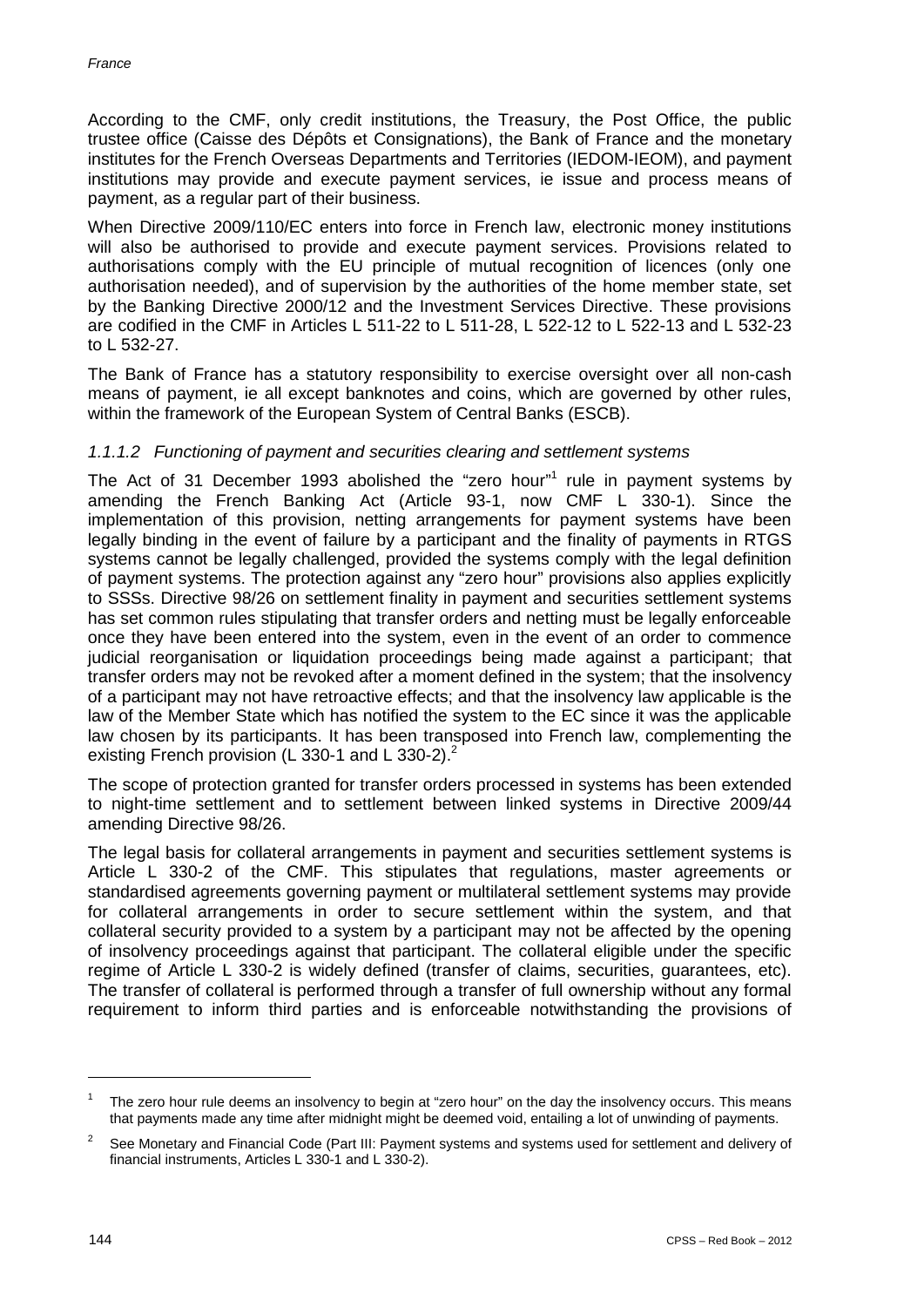French insolvency law<sup>3</sup> or the equivalent provisions governing any judicial or amicable proceedings instituted outside France and any civil enforcement proceedings or exercise of a right.

Securities clearing systems being notified as SSSs, the provisions of both acts also apply to central counterparties (CCPs).

## *1.1.1.3 Legal basis for oversight functions*

The Founding Treaty of the European Community states that the Bank of France shall ensure the smooth operation and the security of payment systems within the framework of the tasks of the ESCB relating to the promotion of the smooth operation of payment systems (Article L 141-4 of the CMF). In addition, it states that "notwithstanding the competences of the Financial Markets Authority and of the Prudential Supervisory Authority, the Bank of France shall ensure the security of securities clearing and settlement systems". This provision establishes oversight of payment and securities settlement systems as well as CCPs as an integral part of the Bank of France's statutory tasks within the Eurosystem. For payment security, the oversight role of the Bank of France has been enshrined in law by adding the following amendment to Article L141-4 of the CMF, which grants the Bank of France greater means of action:

"The Bank of France shall ensure the security of means of payment, other than banknotes and coins, as defined in Article L 311-3, and the relevance of the standards applicable thereto. If it deems that any such means of payment is insufficiently secure, it may recommend that the issuer take all necessary measures to remedy such insufficiency. If its recommendations are of no avail, it may, after having solicited the observations of the issuer, hand down a negative opinion published in the Official Journal. For the performance of its duties, the Bank of France shall conduct expert analyses and shall ask the issuer or any interested party for all relevant information concerning means of payment and the terminals or technical facilities associated therewith."

With respect to securities clearing and settlement systems, Article L 621-7-VI 3) of the CMF (previously Article L 622-7-IV) states that the general regulations of the Autorité des Marchés Financiers (AMF) – Financial Markets Authority – shall specify "the general organisational and operational principles of securities settlement systems and the conditions under which the AMF approves the operating rules of such systems, without prejudice to the competences granted to the Bank of France by Article L 141-4 of the CMF" as mentioned above.

## **1.2 The role of the Bank of France**

## *1.2.1 Oversight*

Payment systems oversight forms an integral part of the Bank of France's statutory tasks. It performs its duty of ensuring "the smooth operation and the security of payment systems within the framework of the tasks of the European System of Central Banks (ESCB) relating to the promotion of the smooth operation of payment systems" through the provision of settlement services, the definition of recommendations and supportive action aimed at facilitating private sector initiatives contributing to a safe and efficient functioning of payment systems.

Pursuant to Article L 141-4 of the CMF, the statutory competence of the Bank of France in the field of payment systems oversight also explicitly covers SSSs and CCPs.

<sup>&</sup>lt;sup>3</sup> Book VI of the Commercial Code.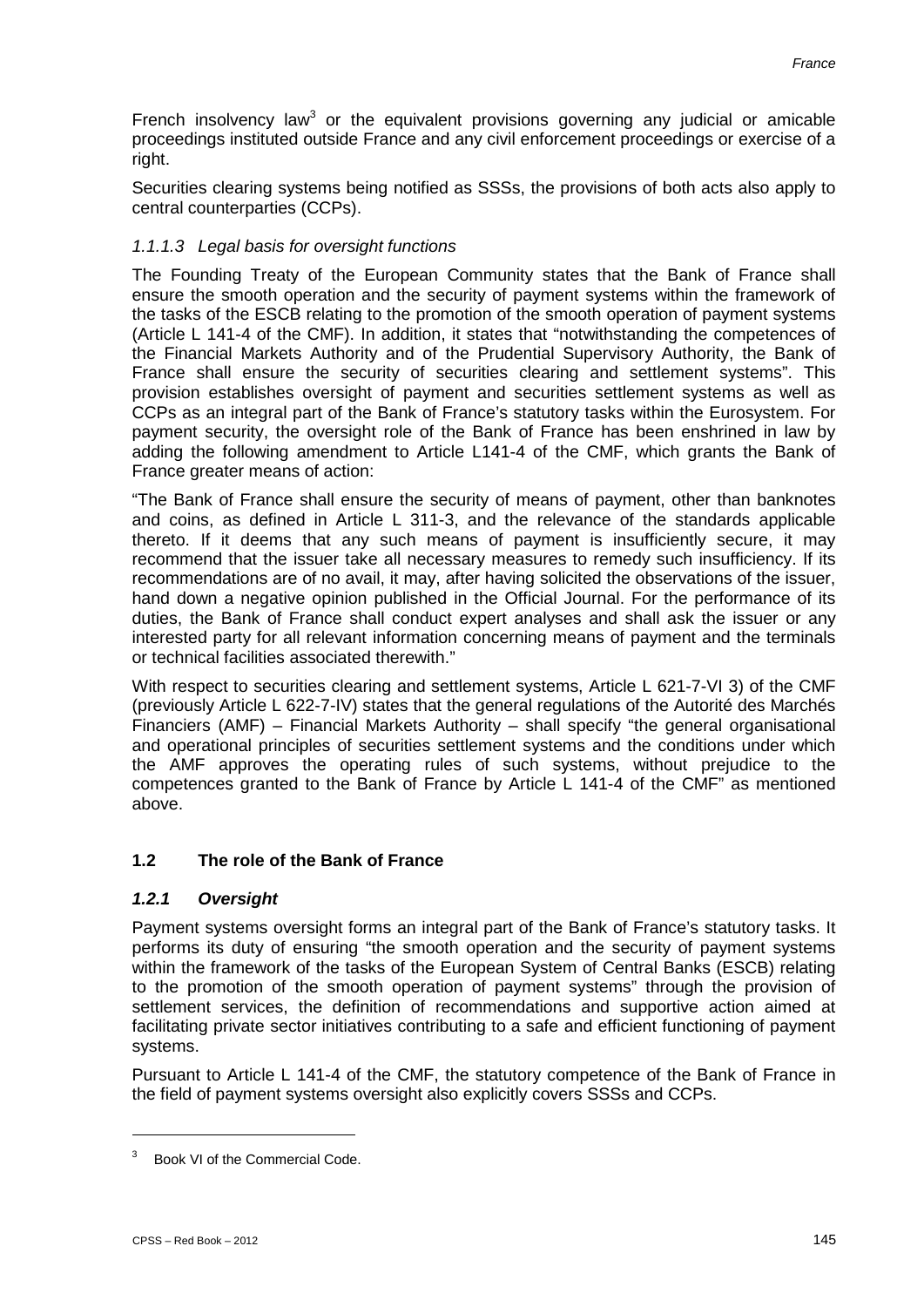There are four strands to the exercise of oversight: defining the principles or standards applying to systems; monitoring their implementation; overseeing the actual conditions of operation and use through assessments; and issuing recommendations to system operators asking them to remedy any malfunctions observed during the assessment. Consequently:

- The Bank of France participates actively in the definition of new international and European standards (CPSS/IOSCO working group, G20 central banks committee – Committee on Payment and Settlement Systems (CPSS) – and FSB and in cooperation with ESMA for the technical standards in its field of competence).
- The Bank of France regularly assesses the systems according to the standards in force and may also decide to carry out audits. In addition, the central bank periodically meets the managers of the systems in order to consider possible operational problems and to assess the envisaged evolutions;
- The Bank of France, in cooperation with other authorities, is consulted regarding system operators' planned strategies and any change in the operating rules. The Bank of France may oppose these strategies or changes if they do not comply with the standards and principles.
- In order to monitor the functioning of payment systems, the Bank of France has set up a statistical observatory, which among other things monitors the behaviour of participants in these systems. In case of operational problems in the systems, the Bank of France is immediately informed of the latest developments, and consulted with regard to the measures necessary to avoid any spillover effect.

## *1.2.2 Security of payment media*

The legal framework of the Bank of France's oversight mission on the security of payment media has been significantly strengthened by law (Article L 141-4).

According to its statutory powers in security matters, the Bank of France is entitled to monitor the security level of the different payment media and to make recommendations. To fulfil its mission, the Bank of France considers that the security of payment media is based on the following three elements that are relevant for its oversight role:

- the soundness of the issuer, which faces risks that may threaten its stability and could lead to systemic effects while undermining public confidence in the means of payment;
- the stability of agreements between all the parties involved in payment relationships. These agreements are essential for the protection of users against several kinds of risks, such as financial losses, non-execution of the transaction on the agreed conditions and fraud; and
- the technical and organisational security dedicated to the protection of payment media against all types of threats. For each means of payment, the Bank of France analyses possible threats to its security, defines the minimum security objectives to which it must conform, and monitors that the resources implemented are adequate to meet those minimum objectives.

In addition, the law allows the Bank of France to conduct expert analyses and ask the issuer or any interested party for all relevant information concerning payment media and the associated terminals or technical facilities. If the Bank of France deems any means of payment to be insufficiently secure, it may recommend that the issuer take all necessary measures to remedy such insufficiency. If its recommendations are to no avail, it may, after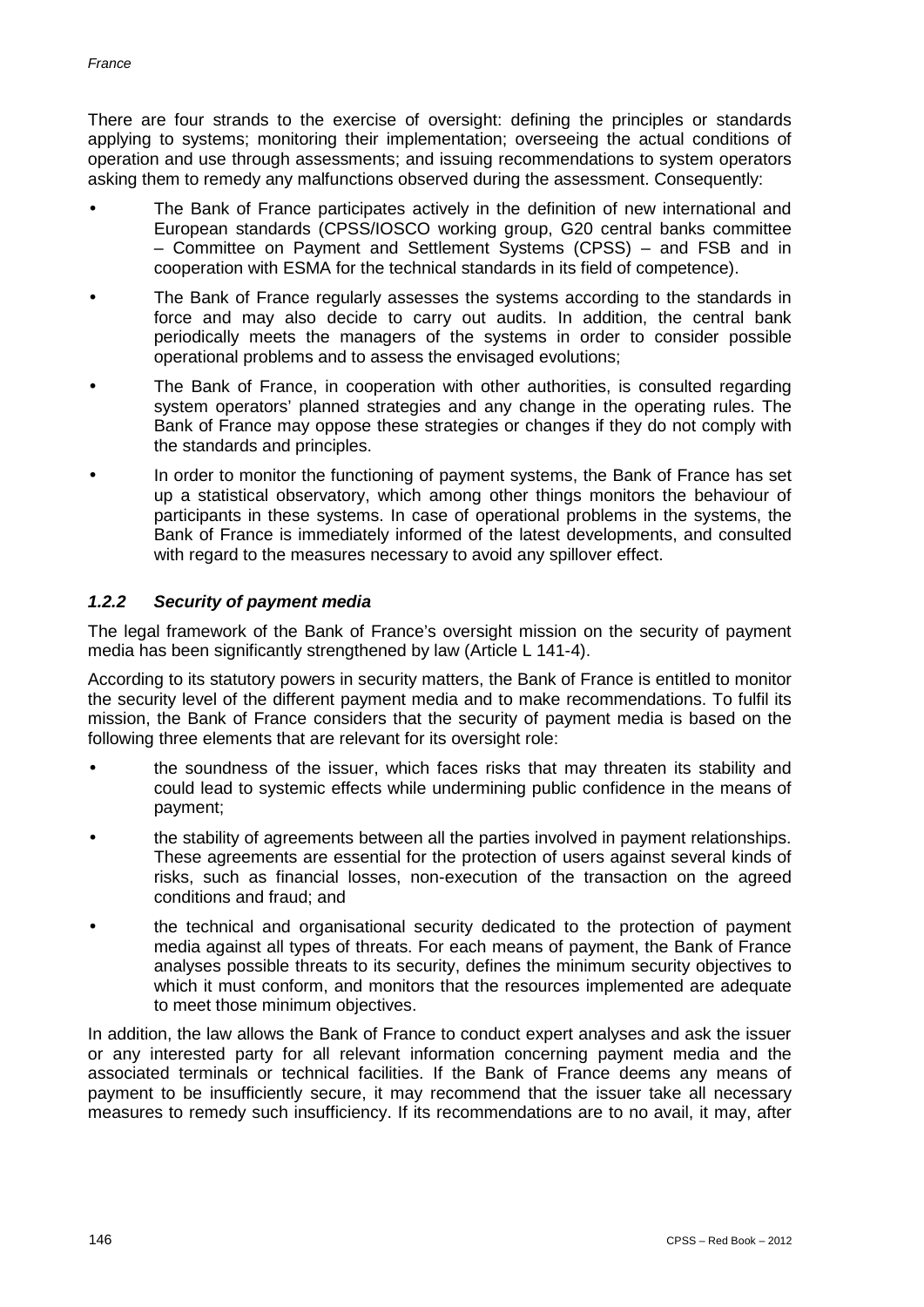having solicited the observations of the issuer, publish a negative opinion about the issuer in the French Official Journal. 4

As an example of its ongoing efforts to strengthen the security of means of payment, the Bank of France invited banks to improve the authentication of users of online banking payment services, which are gaining wide popularity. Moreover, banks were called upon to generalise the use of high-quality watermarks on bank cheques in order to improve their protection against counterfeiting.

Furthermore, the implementation of SEPA has involved setting up a harmonised Eurosystem oversight framework, which now covers the oversight of means of payment conducted by the Bank of France.

## *1.2.3 Prevention of fraud*

The role of the Bank of France as a service provider in the field of payment instruments relates to its responsibilities regarding two national registers that help to ensure the security of card and cheque payments.

As part of the prevention system on cheque and payment card security defined in Articles L 131-85 to L 131-87 of the CMF, the Central Cheque Register (Fichier Central des Chèques – FCC) stores centralised information on cheque payment incidents and the resulting bank-imposed and court-ordered cheque-writing bans. Pursuant to an agreement, the FCC keeps a central record of bank card confiscations by institutions belonging to the Bank Card Consortium (Groupement Cartes Bancaires – GCB). Access to the FCC is restricted to credit institutions and payment institutions either prior to the issuing of a chequebook, or before granting a loan.

The above-mentioned provisions also state that anyone who receives a cheque in payment is entitled to obtain information from the Bank of France as to whether the cheque is regular. To provide this service, the Bank of France keeps a central record in the National Register of Irregular Cheques (Fichier National des Chèques Irréguliers – FNCI) of all incidents affecting the regularity of cheques drawn on a bank account. These may include loss or theft of chequebooks, account closures and details of all accounts held by individuals or firms that have been banned from writing cheques. As authorised by a Decree of the Minister of the Economy and Finance dated 24 July 1992, the Bank of France has delegated responsibility for implementing the procedures for consultation of the FNCI, especially by retailers, to a company called Mantis. This company provides a service allowing access to the Register operating under the name VERIFIANCE-FNCI.

Created in 2001 by law (CMF Article L 141-4  $5<sup>th</sup>$ ), the Observatory for Payment Card Security seeks to promote information sharing and consultation between all parties concerned by the smooth operation and security of card payment schemes. It brings together members of Parliament, consumers' and merchants' representatives, payment card issuers and public authorities. The secretariat of the Observatory is provided by the Bank of France.<sup>5</sup> Among other things, the Observatory monitors the implementation of measures adopted by issuers and merchants to strengthen payment card security, compiles fraud statistics on the basis of

<sup>&</sup>lt;sup>4</sup> All laws voted by Parliament and decrees taken by the government or ministries must be published in the "Official Journal of the French Republic". Publication serves two purposes: (a) for a text to be known by everyone; (2) for a text to enter into force. Publication of laws and decrees is therefore required for their dispositions to have legal effect. Several other regulatory texts and decisions made by public authorities must be published in the French Official Journal if this is specified in the law.

<sup>&</sup>lt;sup>5</sup> Its president is appointed from among its members by the Minister for the Economy. Since 17 November 2003, Christian Noyer, the Governor of the Bank of France, has been President of the Observatory.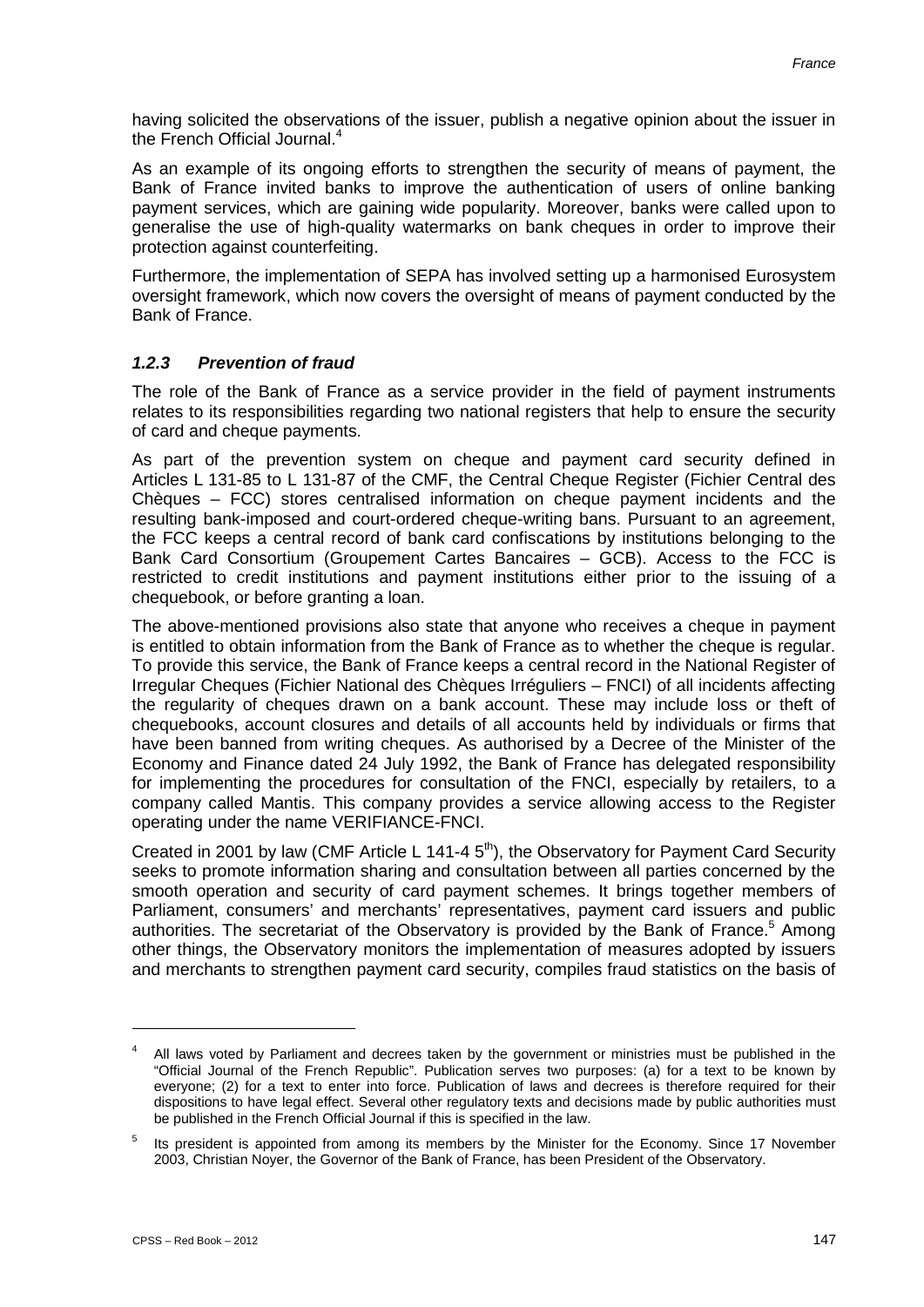the relevant information disclosed by payment card issuers and maintains a technology watch in the payment card field. The Observatory draws up an activity report each vear which is sent to the Minister for the Economy and communicated to Parliament.

## *1.2.4 Provision of services*

The Bank of France operates the French component of TARGET2, TARGET2-Banque de France. In that respect, the Bank of France maintains the accounts of TARGET2-Banque de France participants as well as of ancillary systems connected to TARGET2-Banque de France, and manages the related conventions and databases.

The situation of accounts in central bank money of all participants and ancillary systems is monitored throughout the day to ensure that transfer orders are properly executed. Support is provided to both internal and external customers. Financial institutions and ancillary systems, as well as in-house back offices, are offered support, operational monitoring development, control and reporting services.

The Bank of France participates in and organises working groups and regular meetings with key institutions and infrastructure providers in order to improve customers' knowledge of TARGET2-Banque de France.

# *1.2.5 Cooperation with other authorities*

The integration of financial markets and infrastructures in the securities field in the euro area has led the monitoring authorities of the countries concerned to implement joint supervision of these activities. Memoranda of understanding (MoUs) have been signed by several European authorities relating to the joint implementation of their respective responsibilities in terms of oversight, regulation and supervision.

The action of the authorities in charge of the oversight and regulation of LCH.Clearnet SA and LCH.Clearnet Group is coordinated under the existing cooperation framework. This framework is being completed by the conclusion of memoranda of cooperation between the relevant authorities.

An MoU has been signed between the Dutch, Belgian and Portuguese regulatory authorities and the French authorities in charge of the supervision of LCH.Clearnet SA for coordinated regulation, supervision and oversight of the clearing activities of LCH.Clearnet SA related to the Euronext markets. A committee has been set up for this purpose (Coordination Committee on Clearing (CCC)). The cooperation among these authorities is coordinated by a Permanent Secretariat currently held by the Bank of France.

An MoU has also been signed between the authorities in charge of the supervision of LCH.Clearnet SA – the Prudential Supervisory Authority (Autorité de Contrôle Prudentiel (ACP)) – and those in charge of the supervision of its sister company, the London-based clearing house LCH.Clearnet Ltd (the UK FSA and Bank of England), for exchange of information at the level of the Group. A committee has been set up for this purpose (Joint Regulatory Authorities (JRA)) as well. The cooperation among these authorities is coordinated by a Permanent Secretariat currently held by the Bank of France.

Concerning Euroclear Group, the relevant authorities of the central depositories that are subsidiaries of Euroclear SA/NV, the shareholder holding company of the central depositories of the group, have set up a cooperation framework to ensure the oversight of this company. This framework was formalised in an MoU signed in April 2005, <sup>6</sup> according to

The signatory authorities of the April 2005 MoU are the Bank of France, the AMF, the Netherlands Bank, the Dutch Autoriteit Financiële Markten, the Bank of England, the UK Financial Services Authority, the National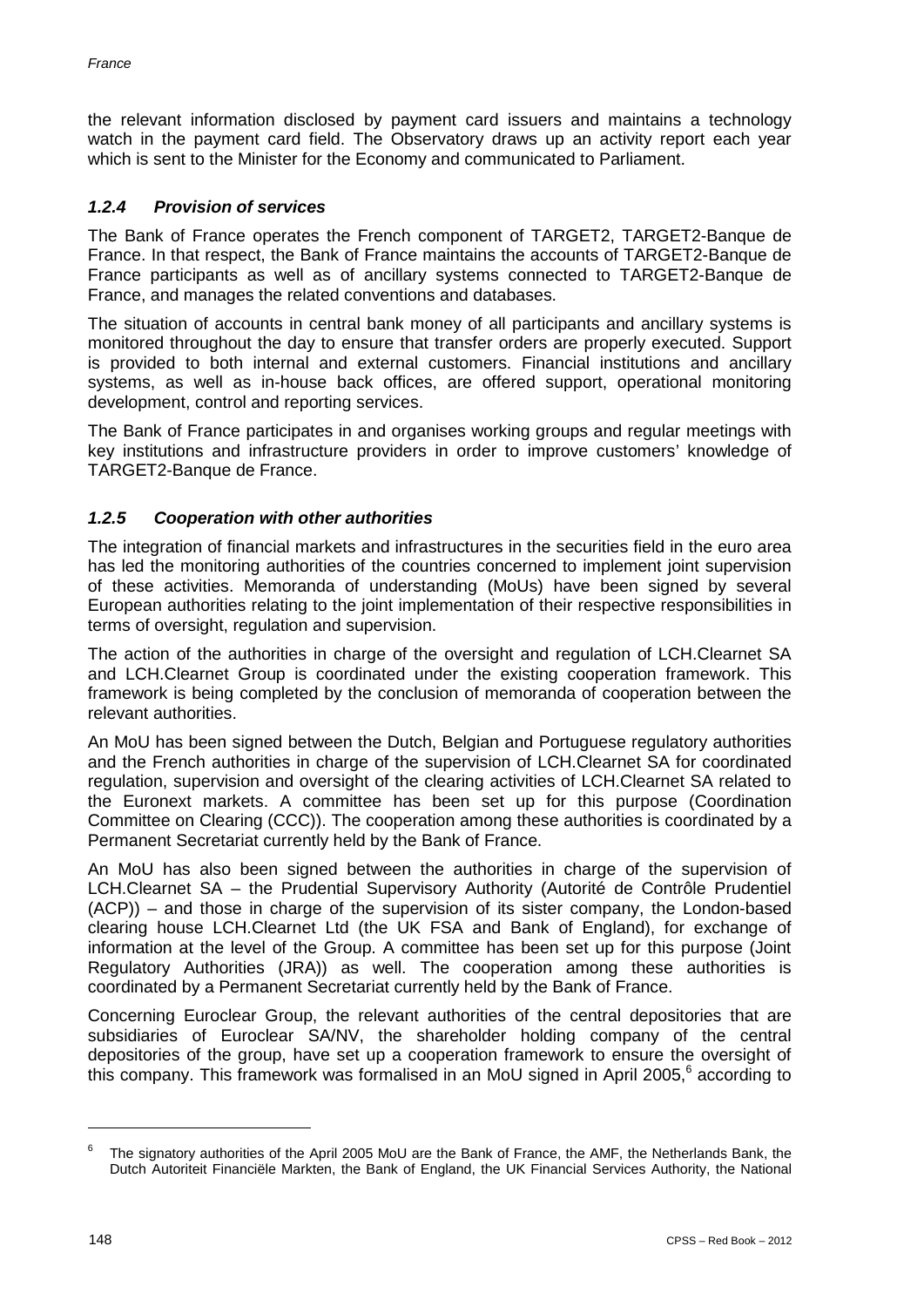which the Belgian authorities have the prime responsibility for the supervision and oversight of Euroclear SA/NV. The cooperation framework thus defined aims at ensuring a coordinated oversight and regulation of the services offered by Euroclear SA/NV to the different central depositories of the group to carry out their securities settlement activities. From a practical perspective, this cooperation framework relies on a Technical Committee and a High Level Committee that brings together representatives of the relevant oversight authorities (initially the Belgian, Dutch, French and UK authorities, and, since 2009, also the Finnish and Swedish authorities).

Following the launch of the new ESES Operating Model in September 2010, an MoU on cooperation concerning the supervision and oversight of the settlement operations performed by Euroclear France for Euroclear Belgium has been elaborated and approved between the National Bank of Belgium, Financial Services and Markets Authority (FSMA), the AMF and the Bank of France, and is currently being signed by these authorities, The cooperation aims to allow the Belgian authorities to continue to supervise compliance by EBE (ESES Belgium) with Belgian legal requirements.

The Continuous Linked Settlement (CLS) system provides settlement for foreign exchange trades in 17 currencies and is subject to coordinated oversight by the G10 central banks and the central banks that issue currencies settled in this system, including the Bank of France (under the primary responsibility of the US Federal Reserve). An MoU between the central banks participating in the oversight, the G10 central banks and the central banks that issue currencies eligible for CLS was adopted in 2008. The Bank of France is a party to this MoU, which organises the exchange of information and the joint oversight of CLS, under the primary responsibility of the US Federal Reserve System.

In addition, the Bank of France, along with the other G10 central banks, is involved in the cooperative oversight framework of the service provider SWIFT (under the primary responsibility of the National Bank of Belgium).

The Bank of France also takes part in the assessments of the compliance of French card payment systems with the oversight framework established by the Eurosystem and partners other Eurosystem national central banks to assess several international systems operating in France.

## **1.3 Role of other private and public sector bodies**

## *1.3.1 Financial intermediaries authorised to provide payment services*

Following the merger and consolidation process within the financial sector, there were 683 credit institutions conducting their business in France at the end of 2010,<sup>7</sup> compared with 1,035 in 2001 and 1,608 in 1994. Of these, 206 were commercial banks licensed as allpurpose institutions to conduct a broad range of activities; 119 were cooperative banks, savings banks or municipal banks; 287 were finance companies (sociétés financières), which are not allowed to take deposits from the public for less than two years and the activities of which are restricted in accordance with their status; and three were specialised financial institutions (Institutions Financières Spécialisées) entrusted by law with a permanent public

Bank of Belgium and the Belgian Commission Bancaire, Financière et des Assurances (now FSMA), the last two having primary responsibility for the supervision and oversight of Euroclear SA/NV. The MoU was updated in 2009 and signed then also by Finansinspektionen (FI), Sveriges Riksbank, Finanssivalvonta / Finansinspektionen (FIN-FSA), and Suomen Pankki – Finlands Bank (the Bank of Finland). An updated version integrating the 2011 changes among Belgium regulators is currently being signed by the signatory authorities listed here.

 $7$  Or 711 if the 28 branches of institutions incorporated in third countries are counted.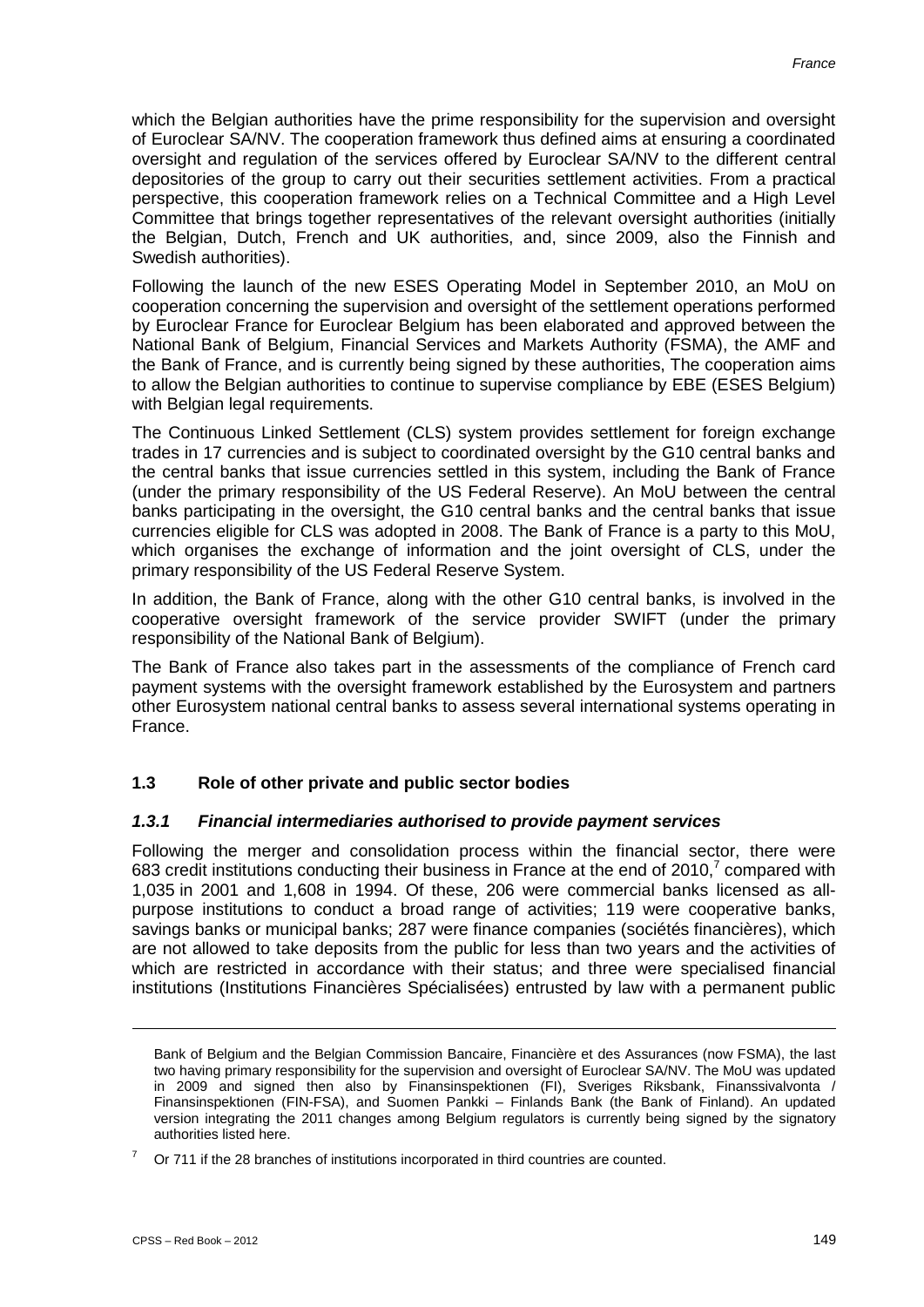interest mission (and unable to engage in banking operations other than those pertaining to that mission). Finally, there were 68 branches of credit institutions incorporated in the European Economic Area (EEA), as well as 28 branches of credit institutions incorporated in third countries.

The Post Office Bank, licensed as a credit institution in 2005 and supervised since then by the ACP, has replaced the former Postal Cheque Centres.

The number of domestic branches of all credit institutions totalled 38,958 at the end of 2010 (including those of the Post Office Bank).

## *1.3.2 Representative bodies*

Credit institutions and investment firms are collectively represented in their relations with the public authorities through a two-tier system:

- Institutions that are not members of banking networks must belong to a professional association, such as the French Banking Federation (Fédération Bancaire Française – FBF) for banks, the Finance Companies Association (Association des Sociétés Financières – ASF) for finance companies, the French Investment Firms Association (Association Française des Entreprises d'Investissement – AFEI) for investment firms, and the French Association of Payment and Electronic Money Institutions (Association française des établissements de paiment et de monnaie électronique – Afepame) recently created for payment institutions.
	- The central bodies of the banking networks and professional associations mentioned above are affiliated to the French Association of Credit Institutions and Investment Firms (Association Française des Établissements de Crédit et des Entreprises d'Investissement – AFECEI), which represents all credit institutions, payment institutions and investment firms, provides information to its members and to the public, studies all issues of common interest and prepares relevant recommendations.

## *1.3.3 Regulatory and supervisory authorities*

The advice of the Financial Legislative and Regulatory Consultative Committee (Comité Consultative de la Législation et de la Réglementation Financière – CCLRF) must be sought by the Minister for the Economy for any European legislation project related to insurance, banking, payment service providers or investment firms (except for the acts that refer to the AMF or are in the scope of its competence). The advice of the CCLRF must also be sought before any general regulation is made applicable in these fields, and must be followed.

The ACP, which is chaired by the Governor of the Bank of France, is responsible for supervising and licensing credit institutions, investment firms and payment institutions.

The AMF has responsibilities regarding regulated markets and the establishment and monitoring of compliance with rules related to the provision of investment services and to securities markets.

## *1.3.4 Other entities*

The Financial Sector Consultative Committee (Comité Consultatif du Secteur Financier – CCSF) examines questions concerning the relations between credit institutions, payment institutions, investment firms and insurance companies on the one hand, and their respective customers on the other, and proposes appropriate measures, particularly in the form of opinions or recommendations of a general nature. The CCSF is consulted by the Minister for the Economy, by the ACP or bodies representing these customers and professional unions. Several entities have been established to study, discuss and coordinate the evolution of the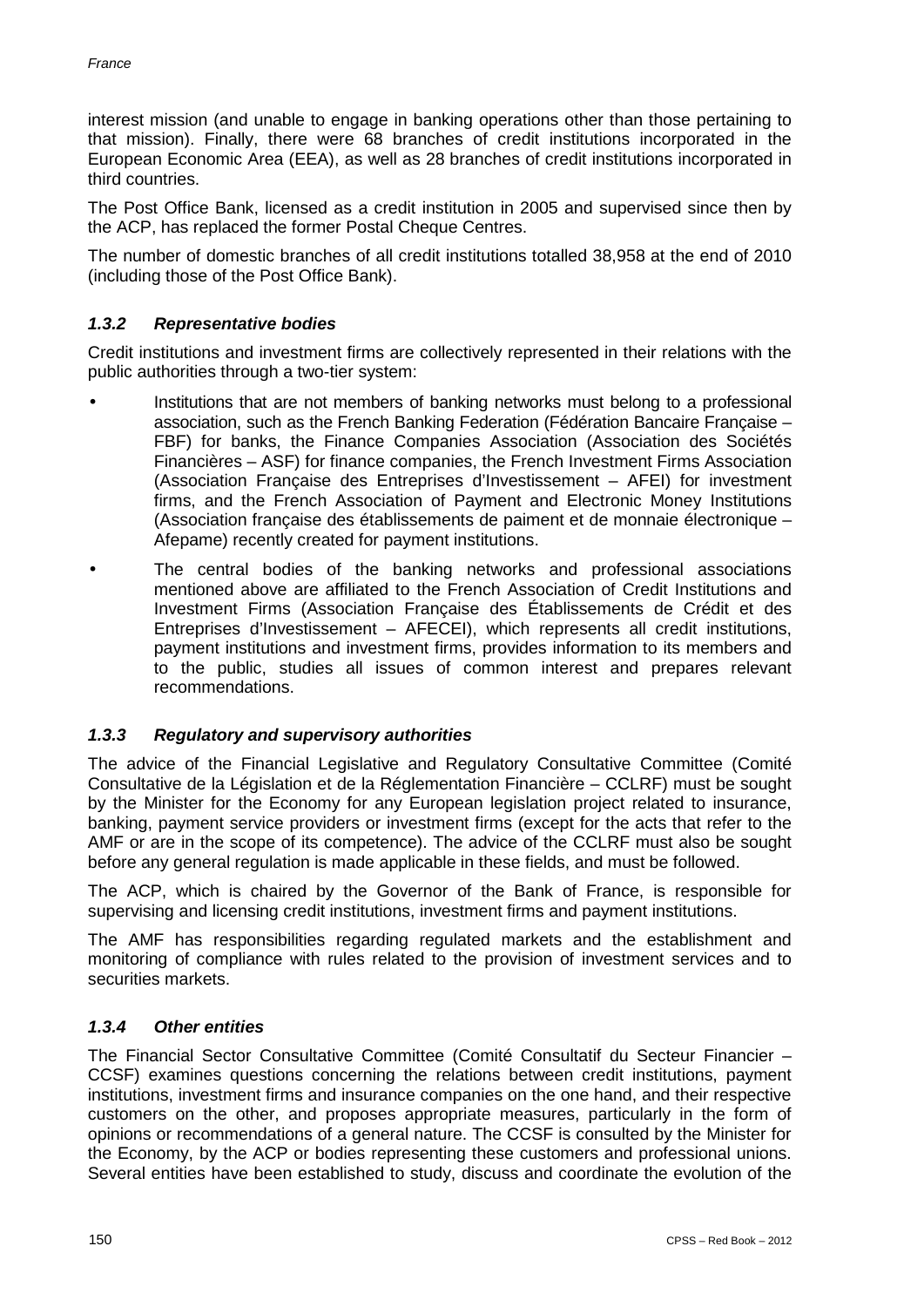payment systems infrastructure, both in general and in banking terms, as well as in terms of technical change and standardisation.

The Banking Mediation Committee, chaired by the Governor of the Bank of France, is responsible for establishing the framework for mediators' activity, ensuring the mediators' independence, and reviewing their reports with a view to preparing an annual report on banking mediation submitted to the CCSF.

The French Committee for Banking Organisation and Standardisation (Comité Français d'Organisation et de Normalisation Bancaires – CFONB) is the French banking standardsetting body and a forum for studying the modernisation of banking organisation.

A number of economic interest groupings (Groupements d'Intérêts Économiques – GIE) are also active in the field of payment systems, in particular the SWIFT Users Group in France (Groupement des Utilisateurs SWIFT en France – GUF), and the Bank Card Consortium (Groupement Cartes Bancaires – GCB; see Section 2.2.1.4).

# **2. Payment media used by non-banks**

## **2.1 Cash payments**

Cash payments include transactions using euro banknotes and coins, which are accepted anywhere in the euro area. Although all euro notes in circulation are exactly the same, euro coins have a common side and a national side. Collector coins have also been issued in France, and are legal tender only in France.

No statistics are available on the amount of cash payments in France, nor is there any reliable recent survey. While non-cash payments represent the major part of payments by value, cash remains the most widely used payment instrument by volume. In 2009, the total value of banknotes withdrawn from ATMs, and thus used for cash payments, amounted to more than EUR 120 billion, ie 1.6% of GDP. As one note can be used repeatedly for payment, the real number and value of cash transactions are higher.

## **2.2 Non-cash payments**

## *2.2.1 Non-cash payment instruments*

#### *2.2.1.1 Credit transfers*

Credit transfers accounted for 17.5% of all cashless payment transactions in 2010. They are primarily used by companies, government agencies and local authorities, and rarely by individuals. Credit transfers are the fourth most used payment instrument in France after bank cards, direct debits and cheques. The average value of credit transfers executed for customers in 2010 was EUR 7,158. In comparison, they represented 17.5% of all cashless payment transactions in 2006 with an average value of EUR 6,770.

The interbank exchange of all credit transfers takes place in paperless form. They are predominantly processed through the retail payment system CORE (see Section 3.3.1) and, in the case of cross-border payments, STEP2 operated by the Euro Banking Association (EBA). Ordinary transfers are generally settled on the day of presentation, although banks have until the following day to process SEPA credit transfers (SCT). Credit transfers for payment on a due date (which remain rare) are presented two or three days in advance of interbank settlement.

The SCT was launched in France on 28 January 2008. Its take-off has been slow given the technical adjustments necessary for its implementation. In 2008, SCT represented only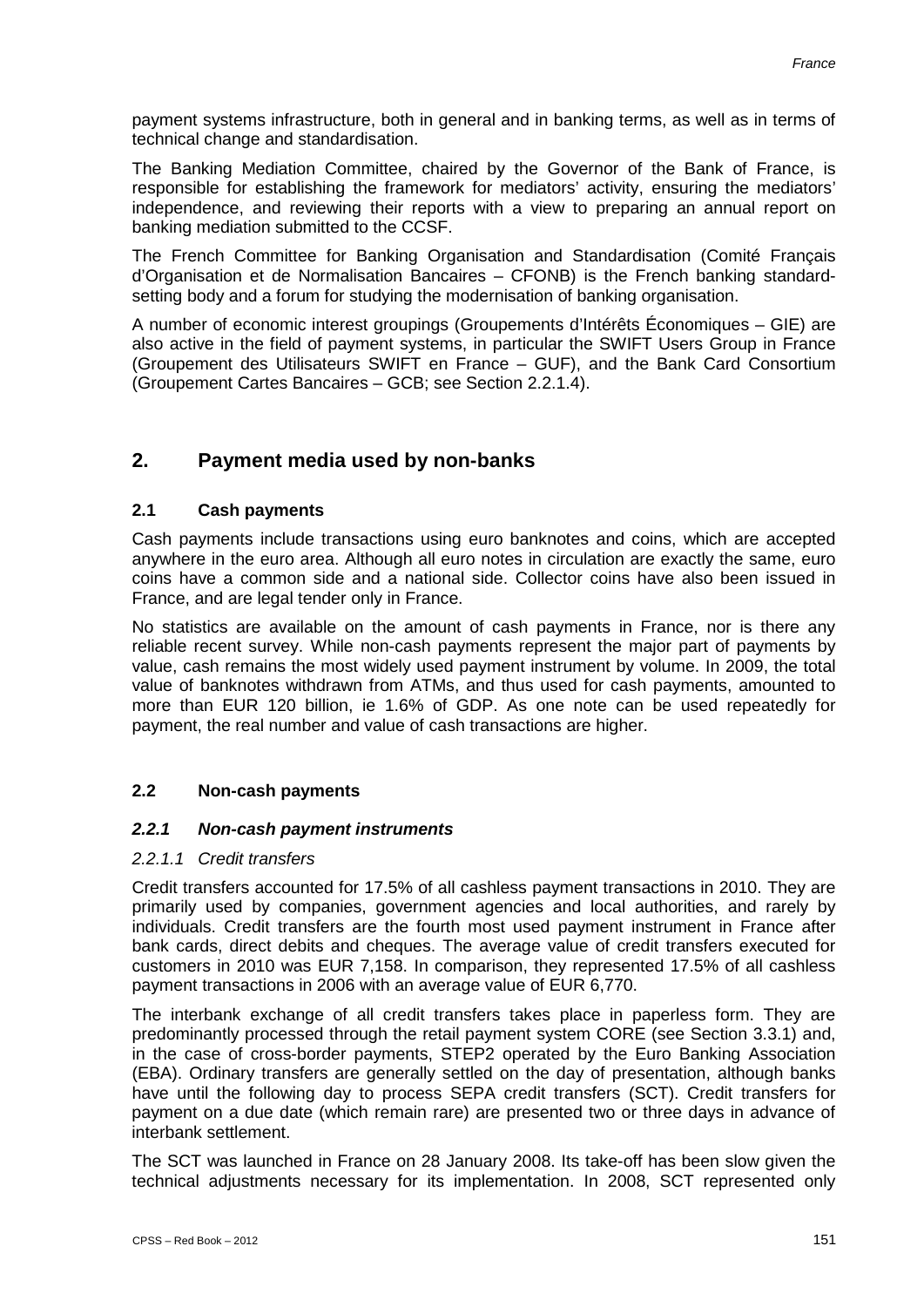0.34% of all credit transfers processed by payment systems, and 0.90% in 2009. As public administrations have gradually started to migrate towards the SCT, these numbers increased significantly over the course of 2010 and 2011. By July 2011, SCT accounted for 21.2% of all credit transfers processed by CORE.

Certain types of automated transfers meet specific needs. Credit Transfers from Abroad (Virement d'Origine Extérieure – VOE) enable banks established in France to send a transfer received from abroad via CORE to the payee's bank along with the information needed by the payee, such as the exchange rate applied and the commission charged. Initiated through a home banking service in settlement of an invoice, Referenced Credit Transfers (Virement Référencé –  $\overline{VR}$ ) allow banks to transmit the creditor's references along with the credit transfer.

#### *2.2.1.2 Direct debits*

Direct debit has been a very popular means of payment ever since its introduction in 1955. In 2010, over 3.4 million direct debits were exchanged, with an average transaction value of EUR 329. They accounted for 19.99% of all cashless payment transactions processed over the course of the year. In comparison, direct debits accounted for 18.32% of all cashless payment transactions in 2006 with an average value of EUR 358.

Direct debits are generally used for recurrent payments such as electricity, gas, telephone, insurance and water bills, and for monthly income tax. They are advantageous for banks (the processing cost being relatively low due to automation), utility companies (by simplifying their accounting administration) and individuals (by simplifying payment). Direct debits are processed through the same retail payment systems as credit transfers.

The SEPA direct debit was launched on 1 November 2010. To date, it represents a very small fraction of all direct debit transactions processed in France, although a number of important billers planned to migrate to this new instrument over the course of 2011.

Initiators of direct debits must be approved by a bank and obtain signed authorisation from the payer. With national legacy direct debits, this signed authorisation is sent to the payer's bank, whereas it is kept by the initiator in the case of a SEPA direct debit. Before transmitting the direct debit order to its bank for collection, the initiator must notify the payer of the amount and date of the debit (by sending an invoice, for example). This allows the latter to ensure that there are sufficient funds on his/her account or to contest the order if he/she so wishes.

## *2.2.1.3 Cheques*

Cheques have traditionally been the most widely used payment instrument in France, being free of charge for the drawer and considered by customers as easy to use for both remote payments and face-to-face transactions. Approximately 3.1 billion cheques, with an average value of EUR 585, were processed by payment systems in 2010. This instrument has nevertheless experienced a steady decline in its relative share of cashless payments, losing its prominence in 2003. Whereas cheques still represented 25.62% of all cashless payment transactions in 2006, this number had fallen to 18.31% by 2010.

It is worth noting that cheques have followed the general trend towards the dematerialisation of payment instruments. Starting in 2001, French cheques have been truncated, with only 1.81% of cheques now circulating physically.

#### *2.2.1.4 Card payments*

#### *Debit cards*

Since 2003, bank cards have been the most popular payment instrument in France, representing 43.4% of all cashless transactions in 2010, for an average transaction value of EUR 49. In comparison, they accounted for 37.6% of all transactions in 2006. Debit cards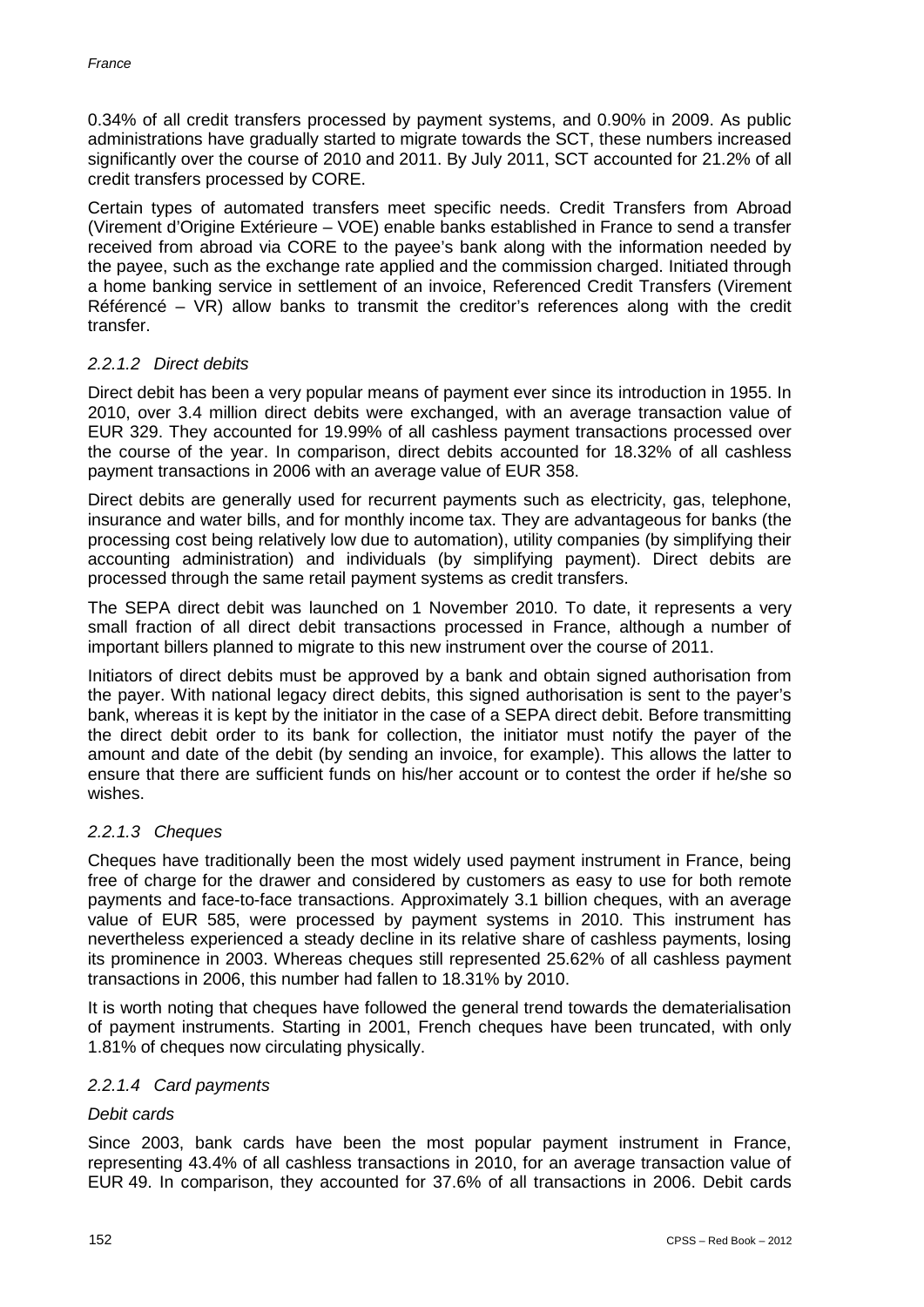represent the vast majority of bank cards used in France. Thanks to a nationwide network of POS terminals and ATMs, they allow their holders to execute both payments and cash withdrawals.

Debit cards may be four-party cards, if the institutions that issue the cards are not the same as the ones acquiring the card transactions. In France, these interbank cards are mainly represented by the GCB and are very often co-branded with Visa or MasterCard, hence allowing cardholders to make payments abroad. Three-party cards where the same institution issues the cards and acquires the card transactions (eg American Express) also exist on the French market.

The Banking Service Network (e-RSB) is used for the transmission of authorisations for withdrawals and payments. This real-time network enables an ATM or a POS terminal to obtain authorisation from the bank which has issued the card, hence guaranteeing the payment for the beneficiary. Card transactions are predominantly cleared in CORE and settled in TARGET2.

The debit cards issued by credit institutions have to meet the technical and security standards set by the scheme owners. Cards are now systematically equipped with a microprocessor, resulting in an exceptionally low level of card fraud at the national level (with a rate of 0.014% for proximity payments and 0.019% for cash withdrawals).

#### *Credit cards, travel and entertainment cards*

Even though credit card issuers do not traditionally take deposits from their clients, French law forbids any organisation that is not a registered credit institution from issuing credit cards. In recent years, a growing number of deposit banks have started issuing credit cards in addition to debit cards. Today, the main issuers are BNP Paribas Personal Finance ("carte Aurore", 6.6 million cards in circulation in 2009), Finaref (5.5 million cards), Cofinoga (4.5 million cards), Accord (3.3 million cards), Sofinco (2.4 million cards) and Cofidis (1.9 million cards).

#### *Retailer cards*

Businesses are allowed to issue single-purpose cards on condition that these cards be used only to acquire goods or services on their premises. On the basis of a commercial agreement with the issuer, the use of single-purpose cards can be broadened to a limited network of service providers. There are a large number of such retailer cards in France as they are seen as an efficient way to build customer loyalty.

## *2.2.1.5 Other payment instruments*

Bills of exchange and promissory notes represented 0.8% of all cashless payment transactions in 2006 and only 0.6% in 2010. Over the course of that year, 101 million payments were executed using one of these two instruments, for an average transaction value of EUR 3,707. This decrease in usage should continue in the near future as companies continue to change over to credit transfers.

## *2.2.2 Non-cash payment terminals*

By the end of 2010, 56,243 ATMs had been installed nationwide. This represents a 5.3% increase from 2008. In addition, there were 1.29 million POS terminals in operation. ATMs and POS terminals are interoperable. The majority of ATMs may also serve as e-money terminals supporting Moneo cards for reloading.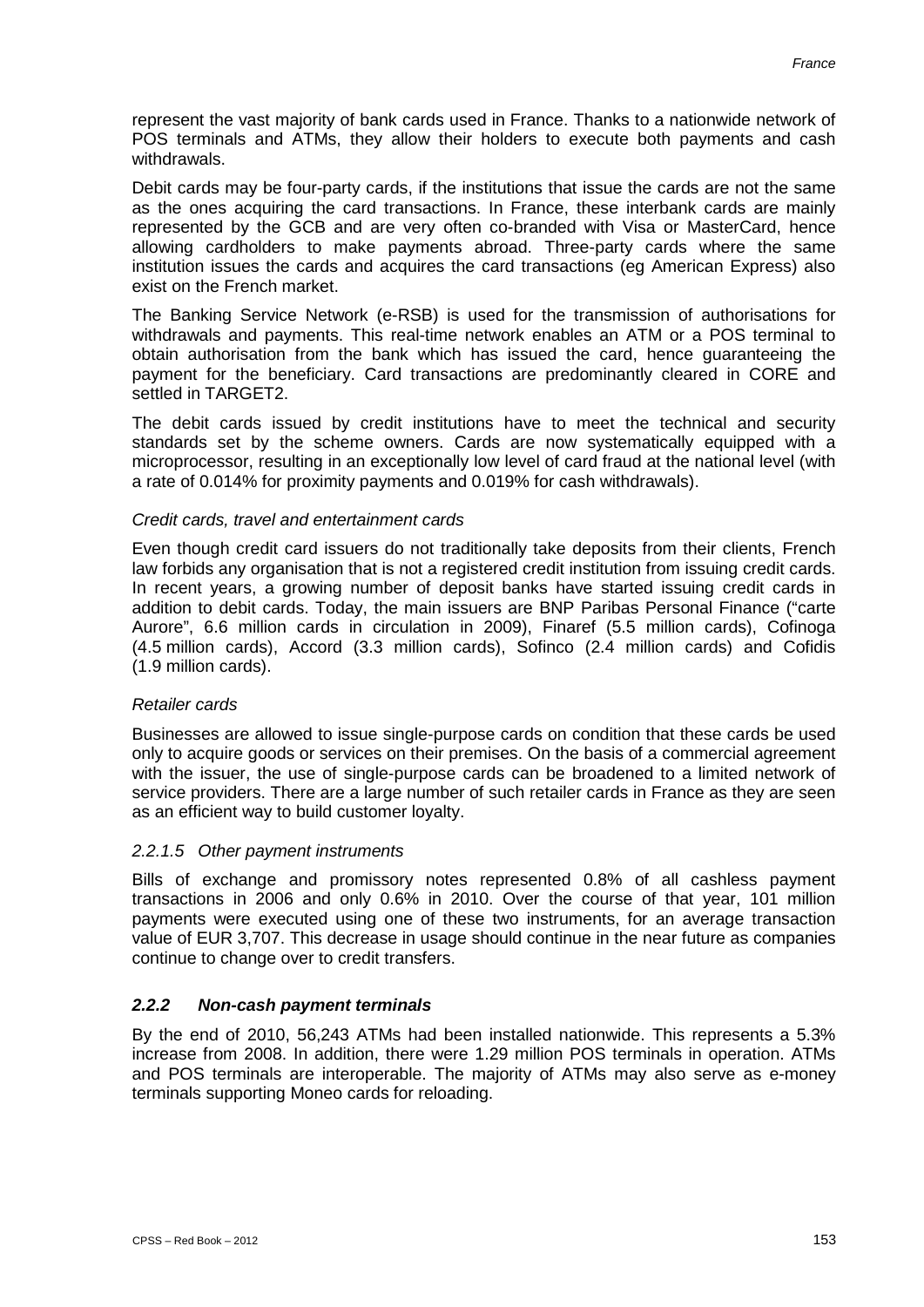## *2.2.3 Recent developments*

#### *2.2.3.1 Electronic money*

The market for non-traditional means of payment has witnessed two major developments in recent years.

First, while the electronic purse has traditionally been based on solutions where the monetary value is stored on the device (as is the case with Moneo cards), an increasing number of products use cards only as a means of accessing prepaid accounts held centrally with the issuer. This market started with the growing practice of offering traditional paperbased products such as traveller's cheques or gift cheques in an electronic form. It took off in the most recent months due to the emergence of new distribution channels for anonymous prepaid cards, which consist mostly in proximity retailers.

That said, the former type of electronic purse has not lost its prominence: in 2010, Moneo cards accounted for over 41 million payments, with an average transaction value of EUR 2.22. The electronic money used by these traditional electronic purses is issued by the Société Financière du Porte-monnaie Électronique Interbancaire (SFPMEI, a credit institution specialised in issuing e-money), whose role is to collect and manage the funds received in the issuing process. The SFPMEI also defines the security requirements (technical and organisational) for the Moneo scheme and guarantees that the e-money it issues can be redeemed by all e-money holders.

The second major development in the market for non-traditional means of payments is the growing trend towards the use of new devices for executing payments, as shown by the increasing number of payments made via the internet and mobile phones. Even if no data are currently available, server-based solutions that enable internet transactions from a dedicated account held centrally with the issuer are becoming more and more popular, especially through the use of prepaid payment cards. The adoption of the revised E-Money Directive (Directive 2009/110/EC) should also favour the emergence of new electronic money-based solutions on the market.

## *2.2.3.2 Contactless payments*

Payment solutions based on contactless technologies are beginning to enter the market: contactless cards are now in circulation and trials are being held for mobile phone payments. Société des Paiements Pass (S2P, now Carrefour Banque) has led the way in marketing contactless cards. In 2009, it issued 2.5 million Pass cards, which are accepted in Carrefour shops. Moneo has also been offering electronic purses in the form of contactless cards since 2006 and has 500,000 cards in circulation. Contactless payment cards by Visa and MasterCard (payWave and PayPass respectively) were launched on a trial basis in Caen and Strasbourg in September 2009, and entered into a pre-deployment phase in 2010 in Nice. To date, 1,000 compatible terminals and 3,000 mobile phones allowing for contactless communications have been deployed.

# **3. Payment systems**

## **3.1 General overview**

The current structure of the French payment systems (excluding SSSs) consists of one large-value payment system and one retail payment system:

Large-value operations are processed in TARGET2. However, legally speaking, TARGET2 is not a single system, but a technical platform hosting several TARGET2 national components. The French component of TARGET2 is TARGET2-Banque de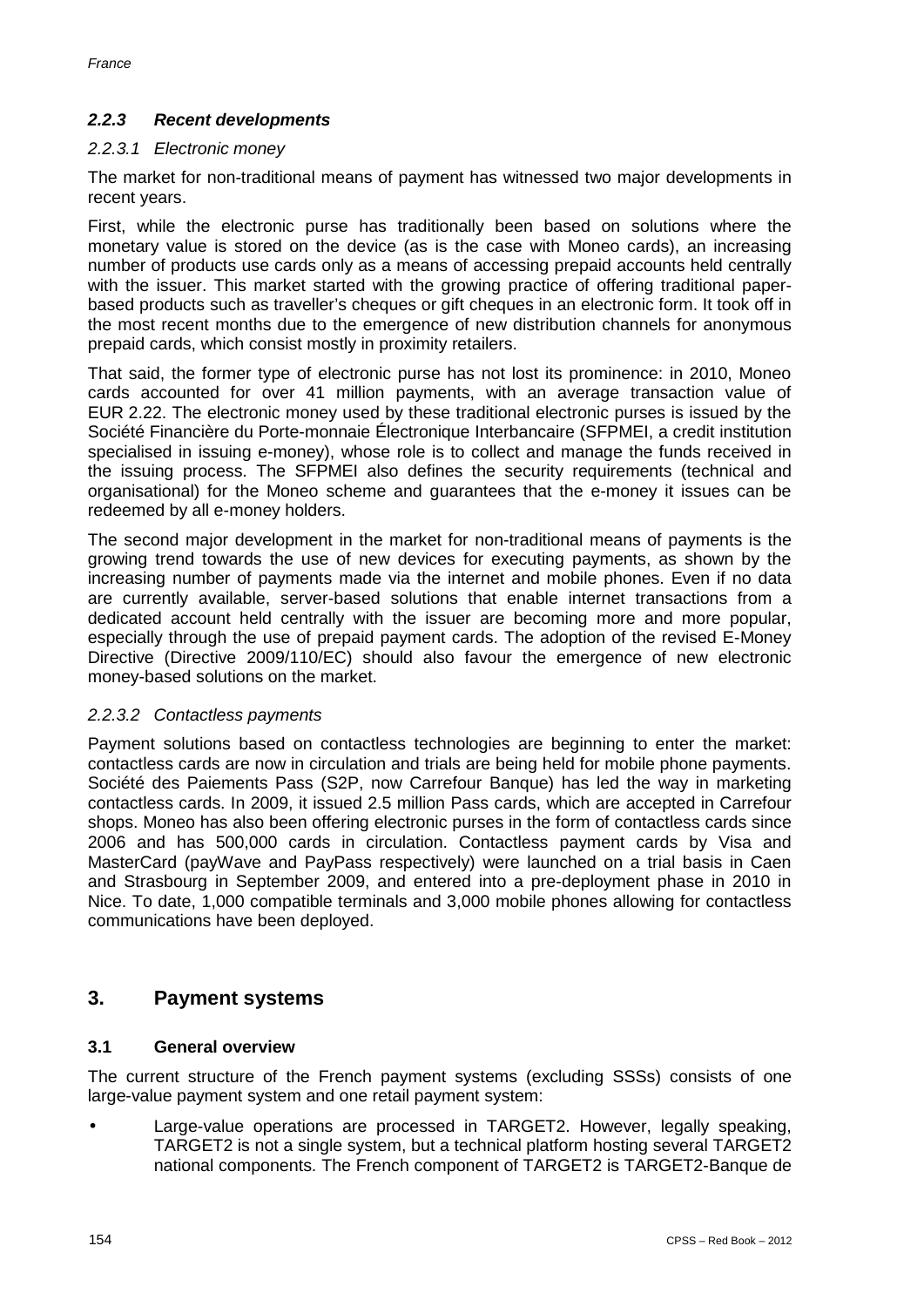France, which is a real-time gross settlement system (RTGS) where transactions are continuously settled in central bank money and on a gross basis.

Retail operations are processed in the French automated clearing house, namely CORE (COmpensation REtail). This is a deferred net settlement system where the balances resulting from a business day's operations are settled on a net basis through the accounts held by participants in TARGET2-Banque de France.

## **3.2 The French component of TARGET2: TARGET2-Banque de France**

The French RTGS system, TARGET2-Banque de France, started operating in euros on 18 February 2008. The Bank of France manages the relationship with TARGET2-Banque de France participants, while the Single Shared Platform of TARGET2 (SSP) ensures the technical management of financial institutions' accounts open on the books of participating central banks (see the descriptive Red Book chapter on the euro area).

## **3.3 Retail payment systems**

## *3.3.1 CORE (COmpensation REtail)*

Designed by the company Systèmes Technologiques d'Echange et de Traitement (STET), a private operator owned by five major French banks, the system CORE was created in 2005 and operations began in January 2008. Migration from the former single French retail payment system, Système Interbancaire de Télécompensation (SIT), was completed in October 2008. All retail cashless payments are now exchanged electronically through CORE.

## *3.3.1.1 Institutional framework*

Legally, CORE is a payment system under the French jurisdiction which currently serves only the French banking community.

Direct participants sign legally binding agreements detailing their financial and technical responsibilities. They sign three agreements with STET: a Payment System Agreement,<sup>8</sup> a Service Contract<sup>9</sup> and a Guarantee Agreement.<sup>10</sup>

The Customer Committee is the decision-making body for the system. Technical issues are dealt with by specific committees (Operational Committee, Technical Committee) and crisis committees can intervene for urgent financial problems, such as liquidity or solvency issues affecting a participant, threatening the completion of daily settlement operations.

## *3.3.1.2 Participation*

-

CORE has a two-tier participation setup. All banks sending or receiving payments eligible for CORE must participate in the system as either direct or indirect participants:

<sup>&</sup>lt;sup>8</sup> The Payment System Agreement covers access criteria, obligations and liability of participants, irrevocability rules, clearing procedure, settlement procedures, financial safety mechanism, concentration risk rules, pricing list, confidentiality rules, suspension and termination, governing law and arbitration clause in case of litigation.

<sup>&</sup>lt;sup>9</sup> The Service Contract defines services supplied and technical processes executed by CORE as well as the commitments and obligations resulting for the contracting parties in two parts: one general and one specific to the direct participant.

 $10$  The Guarantee Agreement defines the rights and obligations of each direct participant in the Financial Safety Mechanism, the role and obligations of STET as the operator of the mechanism and of the Bank of France as the custodian of the account in which the cash deposits are kept.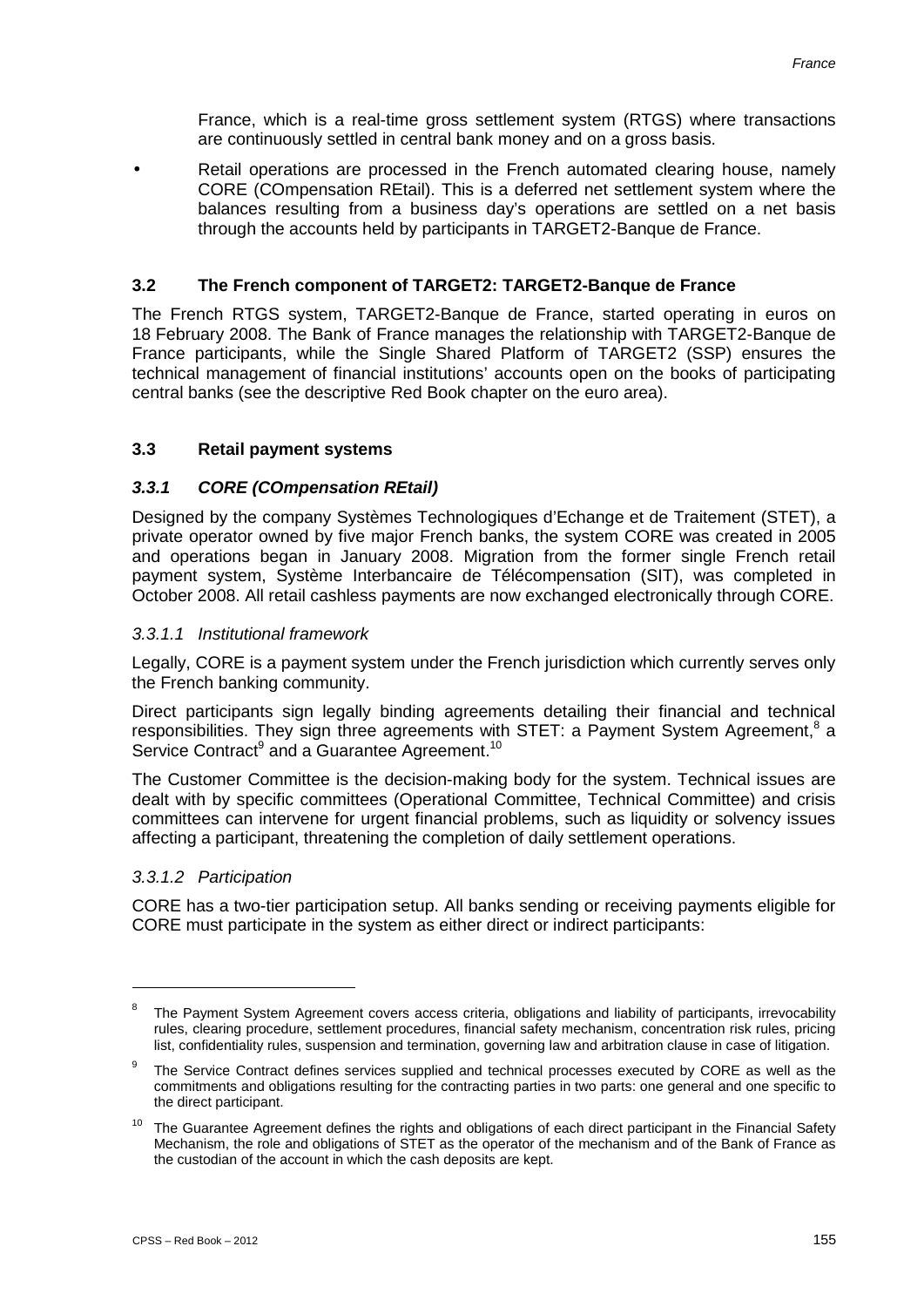- Direct participants can send and receive payments for their own account or on behalf of indirect participants. The responsibilities of direct participants are both financial and technical and extend to the institutions they represent. There were 10 direct participants at the end of 2011.
- Indirect participants (389 at the end of 2011) send and receive payments via a direct participant.

Rules of access for direct participants and indirect participants rely on a set of statutory, financial and technical criteria and requirements, in accordance with the system rules and the legal framework.

## *3.3.1.3 Types of transactions*

CORE was designed to cover all the payment instruments available to French banks, including SEPA instruments. Therefore it can handle a wide range of payment instruments including cards (POS and ATM transactions), credit transfers, direct debits, cheques, bills of exchange, bank drafts and non-financial messages.

The volume of card transactions represents more than 45% of the transactions processed by the CORE system. Cheques still represent a significant although decreasing share of payments in France and the processing of French cheques by CORE relies on the cheque imaging technologies following national exchange rules.

## *3.3.1.4 Operation of the system and settlement procedures*

CORE offers a centralised IT architecture and the system is based on:

- modern middleware components, with established track record;
- systematic redundancy of all critical hardware and middleware components; and
- high capacity of transaction handling.

For contingency purposes it has:

- two data centres, with real-time replication of data, which enables a short synchronisation phase and a fast switch, should one of them be in default;
- two mirrored servers hosting tools in different locations that can be accessed by support staff through encrypted links;
- a separate location for STET service support staff in case of problems at the main data centre location; and
- tools to guarantee permanent and efficient client access, ie the STET encrypted network, SWIFT Net, and the STET secured extranet.

Direct participants can enter payment orders into the system on their own behalf or on behalf of their indirect participants at any time during working hours (00:00–22:10) and receive a time-stamped confirmation of entry. The system is in charge of all the automated processing required for receiving and sending operations and netting interbank payment orders exchanged between participants in euros. Participants can monitor the status of their debit and credit payments.

Every business day, CORE starts and closes a new payment cycle, which works in three steps. In the first step the system starts the exchange of payment orders between banks' IT centres and CORE's technical platform. The processing of operations in the system is organised around a central platform, to which direct participants connect via the system's dedicated servers. The second step includes the multilateral netting of orders in CORE between 14:00 and 15:00, and the third step is the settlement of net balances on settlement accounts held by the direct participants in TARGET2 at 15:05.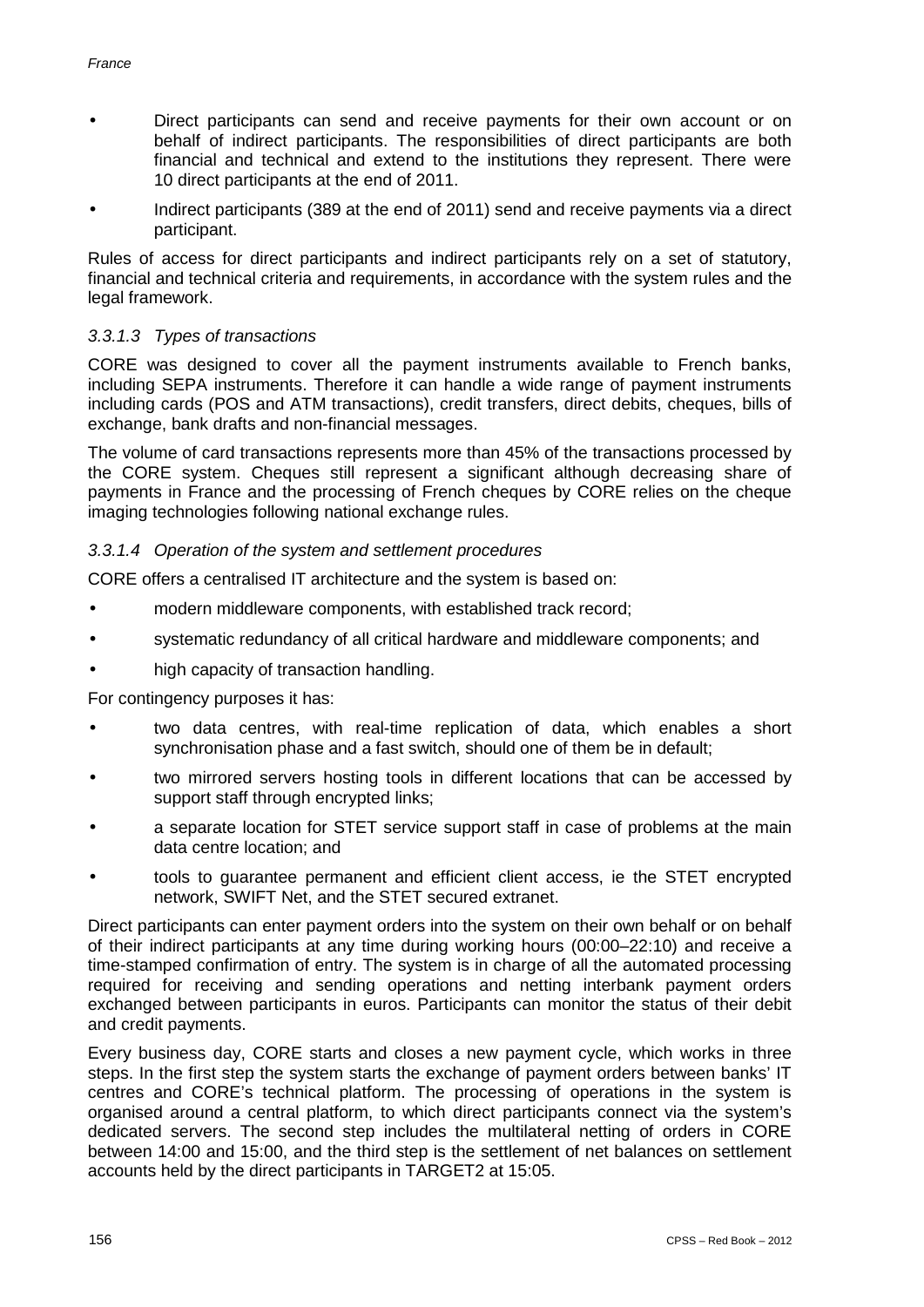### *3.3.1.5 Risk management*

By design, CORE is a deferred net settlement system with a single daily settlement, which implies that large exposures can build up until the end-of-day settlement. Payment finality of all the individual underlying payment instruments exchanged in the system is only reached when settlement of the net interbank obligations has occurred in central bank money, between the direct participants, in the RTGS system TARGET2. On particular days, single net debit positions for a participant can reach more than EUR 5 billion. Therefore, to manage the different risks, mitigation actions are implemented:

- legal protection through the status of notified system under the Settlement Finality Directive;
- financial rating for participants to access and continue participating in the system;
- recommendations to avoid risk concentration; and
- a Financial Safety Mechanism with a collective pool of cash collateral and individual prepayments, combining "survivors pay" and "defaulter pays" features.

#### *3.3.1.6 Pricing*

The pricing of the system is applied to direct participants. It combines fixed fees to participate (setup fees mostly) and variable fees depending on the volume/value of operations. The pricing policy was designed so as to balance the needs of the large participants with those of smaller participants. Pricing is supposed to achieve a cost recovery (investments + variable costs) objective.

#### *3.3.1.7 Major ongoing and future projects*

The system has not undergone any major changes since it started operations.

# **4. Systems for post-trade processing, clearing and securities settlement**

#### **4.1 General overview**

Securities settlement in France is handled by Euroclear France. On 26 November 2007, ESES replaced RGV2 as Euroclear France's securities settlement system. ESES France delivers prompt irrevocable gross settlement and simultaneous settlement of securities and funds transfers in central bank money.

CCP clearing in France is handled by LCH.Clearnet SA. A recent evolution was the launch on 29 March 2010 of a clearing solution on European indices on CDS, a segment for which the need for development of a clearing solution had been identified both at the G20 and at the ESCB level.

## **4.2 Post-trade processing systems**

Not applicable.

#### **4.3 Central counterparties and clearing systems**

For a detailed description of the activity of LCH.Clearnet SA, please refer to the descriptive Red Book chapter on the euro area.